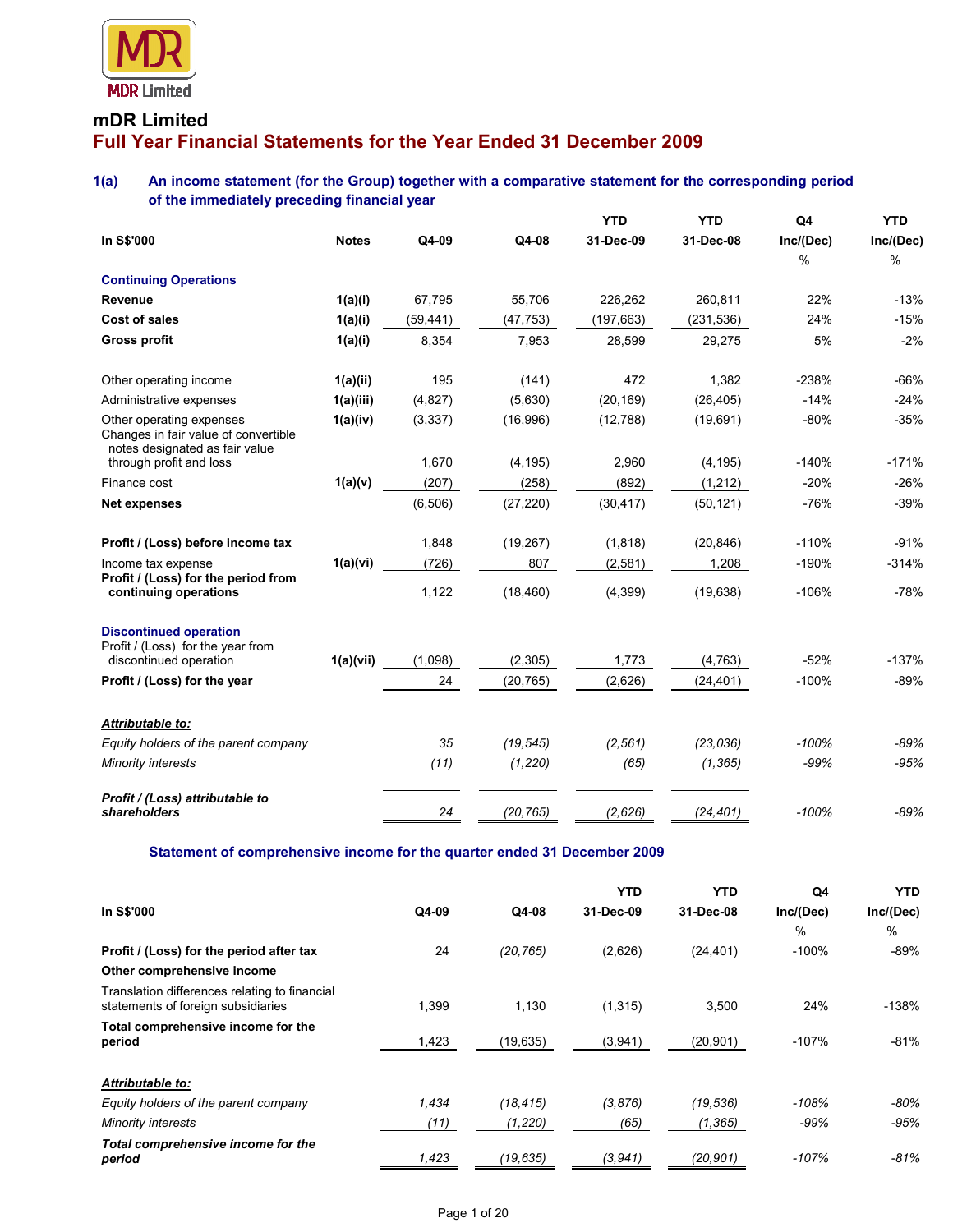## **1(a)(i) Revenue, Cost of Sales and Gross Profit**

The Group operates in two business segments – After Market Services ("AMS") and Distribution Management Solutions ("DMS'). The breakdown of revenue and cost of goods sold and spare parts are as follows:

|                                           |           |           | YTD        | <b>YTD</b> |
|-------------------------------------------|-----------|-----------|------------|------------|
| In S\$'000                                | Q4-09     | Q4-08     | 31-Dec-09  | 31-Dec-08  |
| <b>Continuing Operations</b>              |           |           |            |            |
| <b>Revenue</b>                            |           |           |            |            |
| <b>AMS</b>                                | 5,125     | 7,358     | 21,366     | 25,966     |
| <b>DMS</b>                                | 62,670    | 48,348    | 204,896    | 234,845    |
|                                           | 67,795    | 55,706    | 226,262    | 260,811    |
| <b>Cost of Goods Sold and Spare Parts</b> |           |           |            |            |
| <b>AMS</b>                                | (3, 149)  | (3,238)   | (12, 266)  | (12, 413)  |
| <b>DMS</b>                                | (56, 292) | (44, 515) | (185, 397) | (219, 123) |
|                                           | (59, 441) | (47, 753) | (197,663)  | (231, 536) |
| <b>Gross Profit</b>                       |           |           |            |            |
| <b>AMS</b>                                | 1,976     | 4,120     | 9,100      | 13,553     |
| <b>DMS</b>                                | 6,378     | 3,833     | 19,499     | 15,722     |
|                                           | 8,354     | 7,953     | 28,599     | 29,275     |

## **1(a)(ii) Other operating income consist of the following:**

|                                                                                                   |                          |       | YTD       | YTD       |
|---------------------------------------------------------------------------------------------------|--------------------------|-------|-----------|-----------|
| In S\$'000                                                                                        | Q4-09                    | Q4-08 | 31-Dec-09 | 31-Dec-08 |
| <b>Continuing Operations</b>                                                                      |                          |       |           |           |
| Interest income                                                                                   | 3                        | 4     | 17        | 40        |
| Rental income                                                                                     | 166                      | 45    | 349       | 158       |
| Bad debt recovered                                                                                |                          |       |           | 31        |
| Liabilities written back                                                                          | 57                       |       | 57        | 45        |
| Reversal of Negative goodwill released to<br>income<br>Reversal of provision for salary and leave |                          | (63)  |           |           |
| encashment                                                                                        | $\overline{\phantom{0}}$ |       |           | 38        |
| Gain on reversal of obsolete stock                                                                |                          | 133   |           | 133       |
| Refund of GST                                                                                     |                          |       |           | 682       |
| Reversal of early termination fee released to<br>income                                           |                          | (484) |           |           |
| Refund of overcharged office rent                                                                 |                          | 140   |           | 140       |
| <b>Others</b>                                                                                     | (31)                     | 84    | 49        | 115       |
|                                                                                                   | 195                      | (141) | 472       | 1,382     |

## **1(a)(iii) Administrative Expenses**

The administrative expenses comprise mainly staff cost.

|       |       | <b>YTD</b> | <b>YTD</b> |
|-------|-------|------------|------------|
| Q4-09 | Q4-08 | 31-Dec-09  | 31-Dec-08  |
|       |       |            |            |
|       |       |            |            |
| 820   | 2,867 | 7,481      | 12,627     |
| 2,140 | 996   | 7,354      | 7,072      |
| 171   | 314   | 171        | 314        |
| 3,131 | 4,177 | 15,006     | 20,013     |
|       |       |            |            |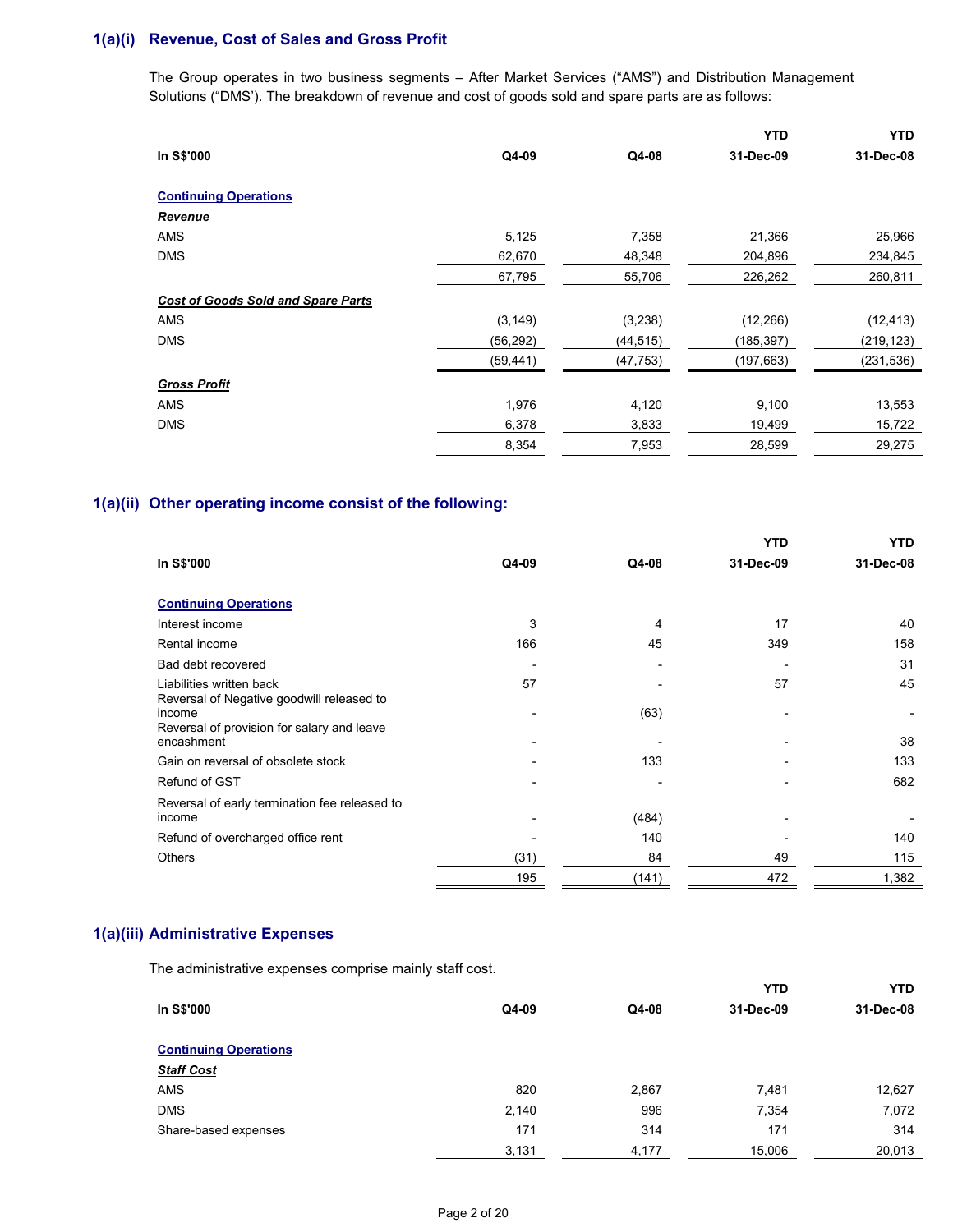AMS - Lower administrative expenses for Q4-09 compared to the corresponding period in 2008 is mainly due to reduction in headcount and reversal of prior years' bonus provision.

DMS – The lower staff costs registered for Q4-08 arose from reversal of bonus & related staff cost provision of \$0.8 million.

### **1(a)(iv) Included in other operating expenses are the following:**

|                                                                       |                          |        | <b>YTD</b> | <b>YTD</b> |
|-----------------------------------------------------------------------|--------------------------|--------|------------|------------|
| In S\$'000                                                            | Q4-09                    | Q4-08  | 31-Dec-09  | 31-Dec-08  |
| <b>Continuing Operations</b>                                          |                          |        |            |            |
| Minimum lease payments under operating lease                          | 1,706                    | 1,522  | 6,332      | 6,141      |
| Depreciation expenses                                                 | 249                      | 344    | 1,097      | 1,453      |
| Provision / (Reversal) of impairment on fixed assets                  | 21                       |        |            |            |
| Accelerated write-off of software license (Note I)                    |                          |        | 380        |            |
| Loss on disposal of fixed assets                                      | 183                      | 269    | 180        | 283        |
| (Reversal) / Provision of doubtful trade receivables                  | (57)                     | (168)  | 40         | (574)      |
| (Reversal) / Provision of allowance for doubtful<br>other receivables | 406                      | 1,000  | 365        | (815)      |
| Provision / (Reversal) of allowance for inventories                   | 398                      | 268    | 396        | 407        |
| (Gain) / Loss on foreign exchange (Note II)                           | 279                      | (377)  | 759        | 658        |
| Reversal of provision for restructuring cost                          | $\overline{\phantom{0}}$ |        |            | (2,000)    |
| Impairment of goodwill on consolidation (Note III)                    | 150                      | 14,142 | 3,237      | 14,142     |
| <b>Others</b>                                                         | 2                        | (4)    | 2          | (4)        |
|                                                                       | 3,337                    | 16,996 | 12,788     | 19,691     |

- Note I: This represents loss on accelerated write-off of software license which is no longer required following the closure of the Mobile Value-Added Service entity.
- Note II : The Group's inter-company balances are mainly denominated in Singapore Dollar ("SGD") and US Dollar ("USD"). During Q4-09, the USD has depreciated against SGD and Australian Dollar. The foreign exchange gain of \$0.3 million is due to translation gain on revaluation of such inter-company balances which were affected by the aforementioned currency fluctuations.
- Note III: In view of the challenging economic conditions which may affect the business and cash flow forecast of the subsidiaries, the Group has decided to further write down goodwill of subsidiaries by another \$3.2 million.

## **1(a)(v) Finance cost**

Finance cost comprises mainly interest expense arising from loans drawn down for operating and investing activities.

#### **1(a)(vi) Income tax expense**

The tax expense provision is calculated for profitable subsidiaries using the tax rates applicable in the jurisdictions where the companies in the Group operate.

In Q4-09, income tax expense of S\$0.7 million includes prior years' tax charge of S\$0.5 million, which had resulted from under accruals of income tax by the Group's principal subsidiary.

For the full year, although the Group had incurred losses, the Group has tax charge amounting to S\$2.6 million. It was mainly due to prior years' tax charge, which resulted from under accruals of income tax due to:-

- i) Withdrawal of the Development Expansion Incentive "DEI" status from the holding company, which carried a special tax rate of 13%;
- ii) Inability to further pursue refunds for income tax paid.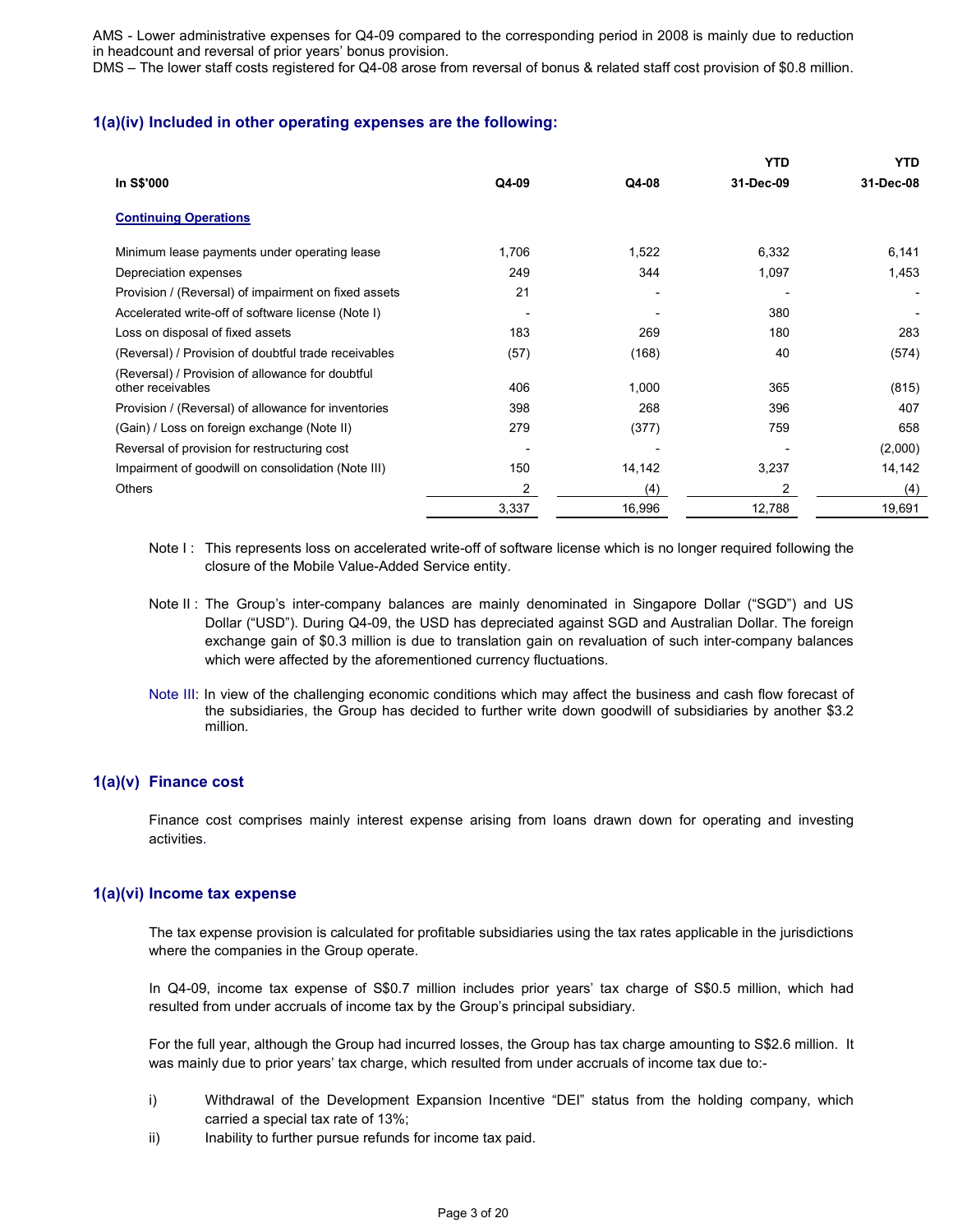## **1(a)(vii)Discontinued Operations**

|                                   | <b>Notes</b> |         |         | <b>YTD</b> | <b>YTD</b> |
|-----------------------------------|--------------|---------|---------|------------|------------|
| In S\$'000                        |              | Q4-09   | Q4-08   | 31-Dec-09  | 31-Dec-08  |
| Revenue                           |              | 660     | 857     | 3,653      | 6,693      |
| Cost of sales                     |              | (94)    | (120)   | (768)      | (2, 385)   |
| <b>Gross profit</b>               |              | 566     | 737     | 2,885      | 4,308      |
| Other operating income            | 1(a)(viii)   | 3       | 309     | 9          | 348        |
| Administrative expenses           | 1(a)(ix)     | 48      | (848)   | (1,723)    | (4, 141)   |
| Other operating expenses          | 1(a)(x)      | (1,715) | (2,503) | 597        | (5,277)    |
| <b>Net expenses</b>               |              | (1,664) | (3,042) | (1, 117)   | (9,070)    |
| Profit / (Loss) before income tax |              | (1,098) | (2,305) | 1,768      | (4, 762)   |
| Income tax expense                |              |         |         | 5          | (1)        |
| Profit / (Loss) for the year      |              | (1,098) | (2,305) | 1,773      | (4,763)    |

In October 2009 and December 2009, the Group commence liquidation of its wholly-owned subsidiaries, Environment Management Technologies Pte Ltd, Accord Customer Care Solutions (Aust) Pty. Ltd. and Accord Customer Care Solutions (NSW) Pty. Ltd.

## **1(a)(viii)Other operating income consist of the following:**

| <b>YTD</b>                                                                                 | YTD       |
|--------------------------------------------------------------------------------------------|-----------|
| In S\$'000<br>Q4-09<br>Q4-08<br>31-Dec-09                                                  | 31-Dec-08 |
| <b>Discontinued Operations</b>                                                             |           |
| 9<br>Interest income<br>3                                                                  | 8         |
| Write back of debts due to liquidation of<br>subsidiary<br>307<br>$\overline{\phantom{a}}$ | 340       |
| 309<br>g                                                                                   | 348       |

### **1(a)(ix) Administrative Expenses**

The administrative expenses comprise mainly staff cost.

|                                |       |       | YTD       | YTD.      |
|--------------------------------|-------|-------|-----------|-----------|
| In S\$'000                     | Q4-09 | Q4-08 | 31-Dec-09 | 31-Dec-08 |
| <b>Discontinued Operations</b> |       |       |           |           |
| <b>Staff Cost</b>              |       |       |           |           |
| AMS                            | 182   | 402   | 1.645     | 3,031     |

Note: For Q4-09, there was reversal of expenses amounting to \$0.4 million to the Administrative expenses.

## **1(a)(x) Included in other operating expenses are the following:**

|                                                                               |       |                | <b>YTD</b> | <b>YTD</b> |
|-------------------------------------------------------------------------------|-------|----------------|------------|------------|
| In S\$'000                                                                    | Q4-09 | Q4-08          | 31-Dec-09  | 31-Dec-08  |
| <b>Discontinued Operations</b>                                                |       |                |            |            |
| Minimum lease payments under operating<br>lease                               | 98    | 114            | 475        | 792        |
| Depreciation expenses                                                         | 2     | 3              | 10         | 57         |
| Loss on disposal of fixed assets                                              |       | $\overline{c}$ |            | 31         |
| Loss on liquidation of subsidiaries<br>(Reversal) / Write off of debts due to | 2,384 |                | 2,384      | 751        |
| liquidation of subsidiaries                                                   | (119) |                | (119)      | 219        |
| (Reversal) / Provision of doubtful trade<br>receivables                       |       | 76             |            | 76         |
| (Reversal) / Provision of allowance for<br>doubtful other receivables         |       |                | 822        | 16         |
| Provision / (Reversal) of allowance for<br>inventories                        |       | 126            |            | 126        |
| (Gain) / Loss on foreign exchange (Note II)                                   | (650) | 2,182          | (4, 170)   | 3,209      |
| <b>Others</b>                                                                 |       |                |            |            |
|                                                                               | 1,715 | 2,503          | (597)      | 5,277      |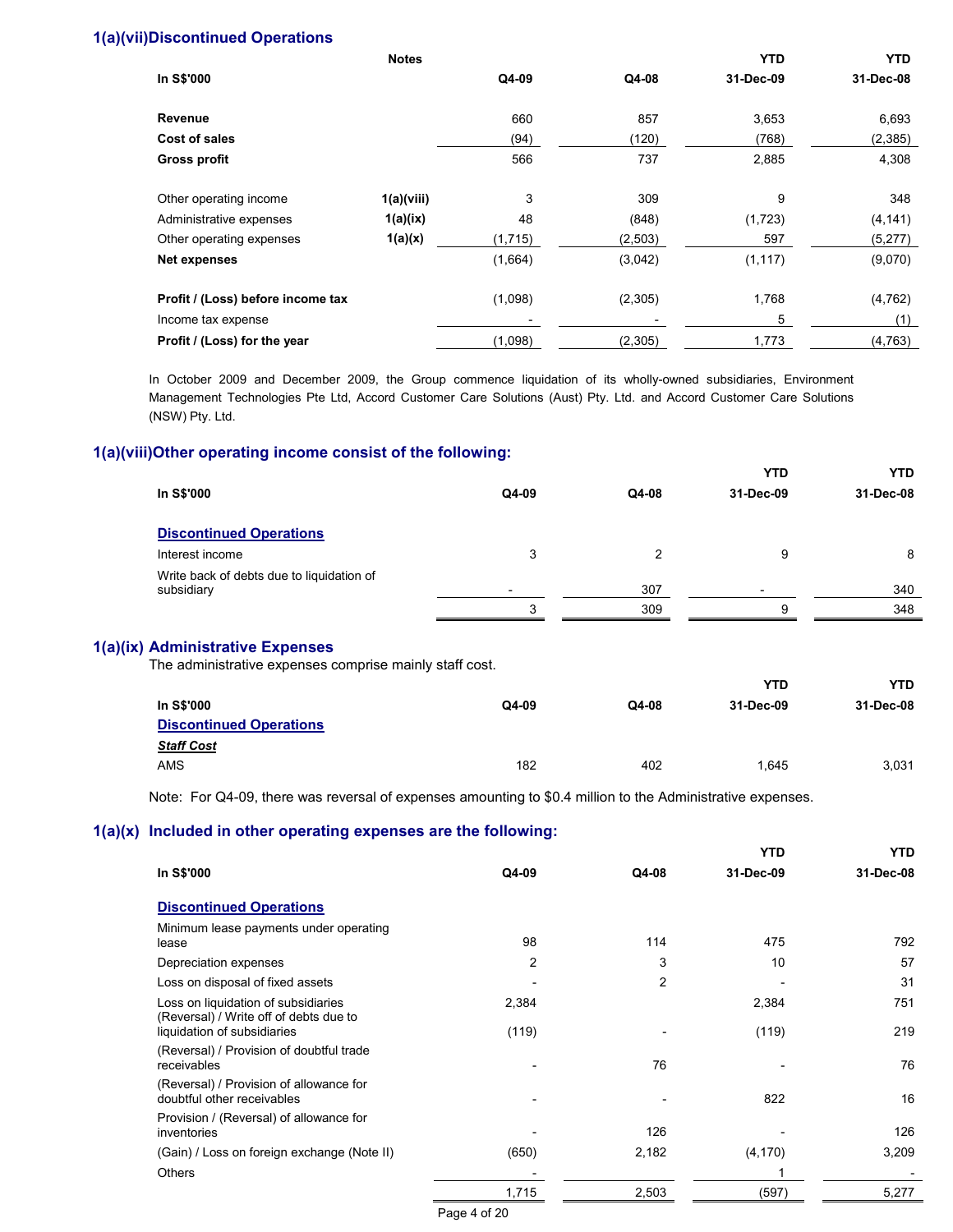## **1(b)(i) Statement of financial position (for the issuer and Group), together with a comparative statement as at the end of the immediately preceding financial year**

|                                                     |              | Group      | Group     | Company    | Company   |
|-----------------------------------------------------|--------------|------------|-----------|------------|-----------|
| In S\$'000                                          | <b>Notes</b> | 31-Dec-09  | 31-Dec-08 | 31-Dec-09  | 31-Dec-08 |
| <b>ASSETS</b>                                       |              |            |           |            |           |
| <b>Current assets</b>                               |              |            |           |            |           |
| Cash                                                |              | 9,201      | 7,999     | 540        | 342       |
| Cash pledged                                        |              | 1,715      | 1,816     |            | 101       |
| Trade receivables                                   | Α            | 27,513     | 28,505    | 6,072      | 6,897     |
| Other receivables and prepayments                   | в            | 4,198      | 6,573     | 7,188      | 11,937    |
| Inventories                                         | C            | 10,964     | 8,557     | 330        | 306       |
| <b>Total current assets</b>                         |              | 53,591     | 53,450    | 14,130     | 19,583    |
| <b>Non-current assets</b>                           |              |            |           |            |           |
| Investment in subsidiaries                          |              |            |           | 10,002     | 15,483    |
| Plant and equipment                                 |              | 2,286      | 3,637     | 114        | 414       |
| Goodwill on consolidation                           |              |            | 3,087     |            |           |
| Other goodwill                                      |              | 2,350      | 2,500     |            |           |
| <b>Total non-current assets</b>                     |              | 4,636      | 9,224     | 10,116     | 15,897    |
|                                                     |              |            |           |            |           |
| <b>Total assets</b>                                 |              | 58,227     | 62,674    | 24,246     | 35,480    |
| <b>Current liabilities</b>                          |              |            |           |            |           |
| Bank overdraft                                      |              | 8,896      | 8,893     | 2,251      | 2,215     |
| Trade payables                                      | D            | 17,942     | 12,840    | 558        | 660       |
| Other payables                                      | E            | 10,687     | 13,993    | 9.873      | 10,275    |
| Income tax payable                                  |              | 1,486      | 692       |            |           |
| Obligations under finance leases                    |              |            | 14        |            |           |
| Convertible notes / bonds                           | F            | 8,050      | 12,850    | 8,050      | 12,850    |
| Fair Value adjustment of convertibles               | G            | 814        | 3,866     | 814        | 3,866     |
| <b>Total current liabilities</b>                    |              | 47,875     | 53,148    | 21,546     | 29,866    |
| <b>Non-current liabilities</b>                      |              |            |           |            |           |
| Deferred tax                                        |              | 237        | 214       |            |           |
| <b>Total non-current liabilities</b>                |              | 237        | 214       |            |           |
| <b>Equity</b>                                       |              |            |           |            |           |
| Issued capital                                      | 1(d)(i)      | 104,466    | 99,894    | 104,466    | 99,894    |
| Capital redemption reserve                          |              | 22         | 22        | 22         | 22        |
| Share options reserve                               |              | 1,836      | 2,161     | 1,836      | 2,161     |
| Foreign currency translation reserve                |              | 2,974      | 4,289     |            |           |
| Revenue reserve                                     |              | (101, 719) | (99, 655) | (103, 624) | (96, 463) |
| Equity attributable to owners of the parent company |              | 7,579      | 6,711     | 2,700      | 5,614     |
| Minority interests                                  |              | 2,536      | 2,601     |            |           |
| <b>Total equity and liabilities</b>                 |              | 58,227     | 62,674    | 24,246     | 35,480    |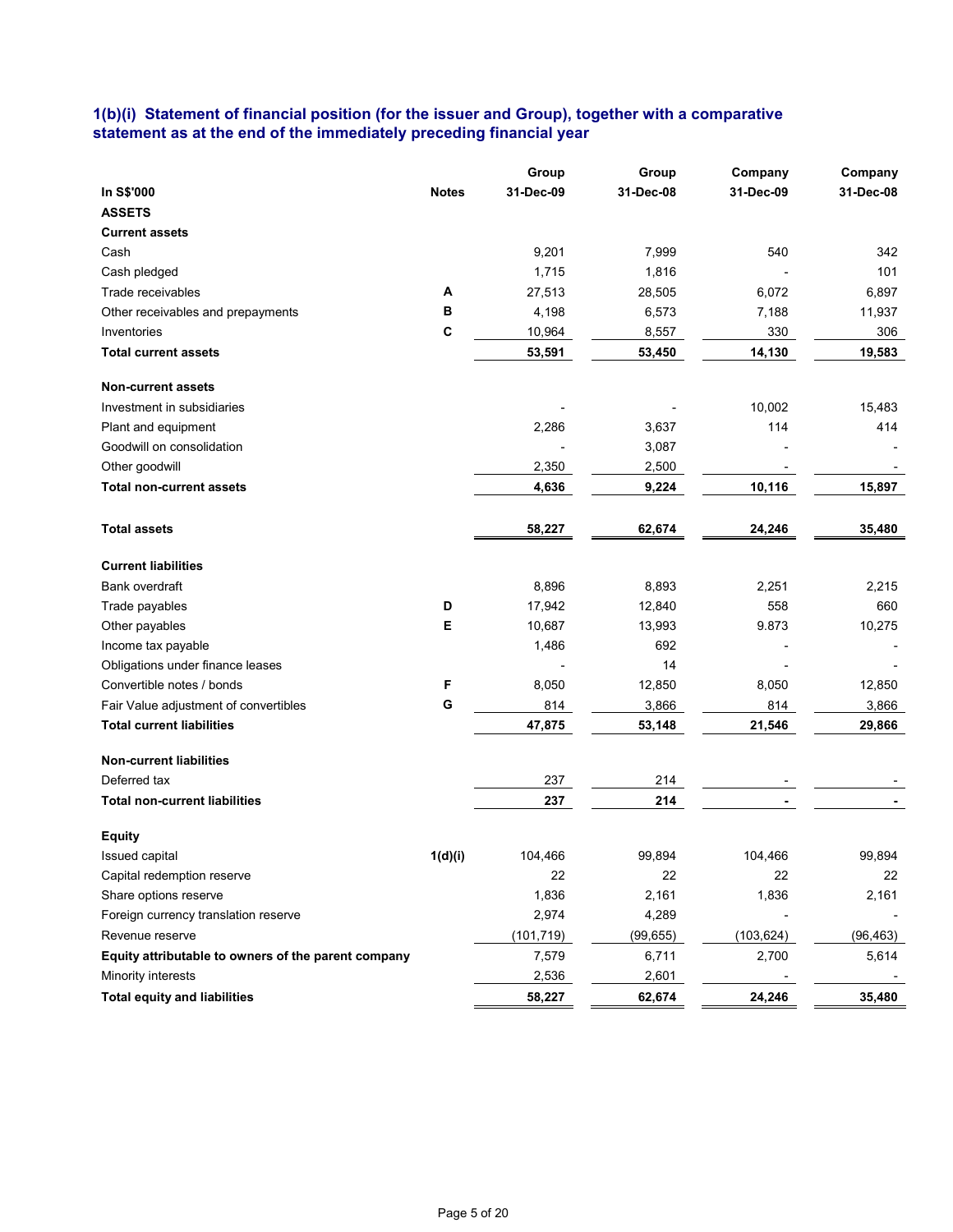#### **(A) Trade receivables**

The trade receivables turnover days is 43 as at 31 December 2009 (31 December 2008 : 39 days).

## **(B) Other receivables and prepayments**

The major components of other receivables and prepayments are tabulated below :

|                              |           | Group     |
|------------------------------|-----------|-----------|
| S\$'000                      | 31-Dec-09 | 31-Dec-08 |
| Related parties              | 37        | 966       |
| Recoverables                 | 1.244     | 3,151     |
| Deposits                     | 1,852     | 2,003     |
| Prepayments                  | 802       | 859       |
| Accrued interest receivables | 10        | 13        |

#### **(C) Inventories**

The inventory turnover is 20 days for the quarter ended 31 December 2009 (31 December 2008 : 13 days)

Group inventory as at 31 December 2009 is \$11.0 million (31 December 2008 : \$8.6 million)

#### **(D) Trade payables**

Trade payables turnover days is 33 as at 31 December 2009 (31 December 2008 : 24 days).

#### **(E) Other payables**

The major components of other payables are tabulated below :

|                                 |           | Group     |
|---------------------------------|-----------|-----------|
| S\$'000                         | 31-Dec-09 | 31-Dec-08 |
| Amount owing to related parties | 158       | 255       |
| Other payables to third parties | 1.455     | 1.967     |
| Accrued staff related expenses  | 900       | 1.429     |
| Accrued operating expenses      | 7.468     | 9.626     |
| Accrued restructuring costs     | 658       | 658       |

#### **(F) Convertible notes (Balance \$0.55 million)**

On 10 January 2008, approval was obtained from shareholders at the Company's extraordinary general meeting to approve the issue of up to \$32.0 million redeemable non-recallable structured convertible notes. As at 31 December 2009, the Company has issued a total of \$7.5 million convertible notes, of which \$6.95 million has been converted into ordinary shares.

#### **Convertible bonds (Balance \$7.5 million)**

On 25 April 2008, approval was obtained from shareholders at the Company's extraordinary general meeting to approve the issue of \$12.0 million convertible bonds. On 12 June 2008, the Company issued convertible bonds of \$12.0 million as repayment and discharge of \$12.0 million of the principal indebtedness of the Company and its subsidiaries to the Lenders. As at 31 December 2009, the Company has repaid a total of \$4.5 million to the bondholders.

#### **(G) Fair value adjustment of convertibles**

Under FRS 39, the Company has accounted for the liability and the derivative based on fair value through profit or loss and therefore, the difference in the fair value of the notes / bonds and derivative have not been recorded separately. Changes in the fair value of the convertible notes / bonds at fair value through profit or loss have been included in the profit or loss for the year.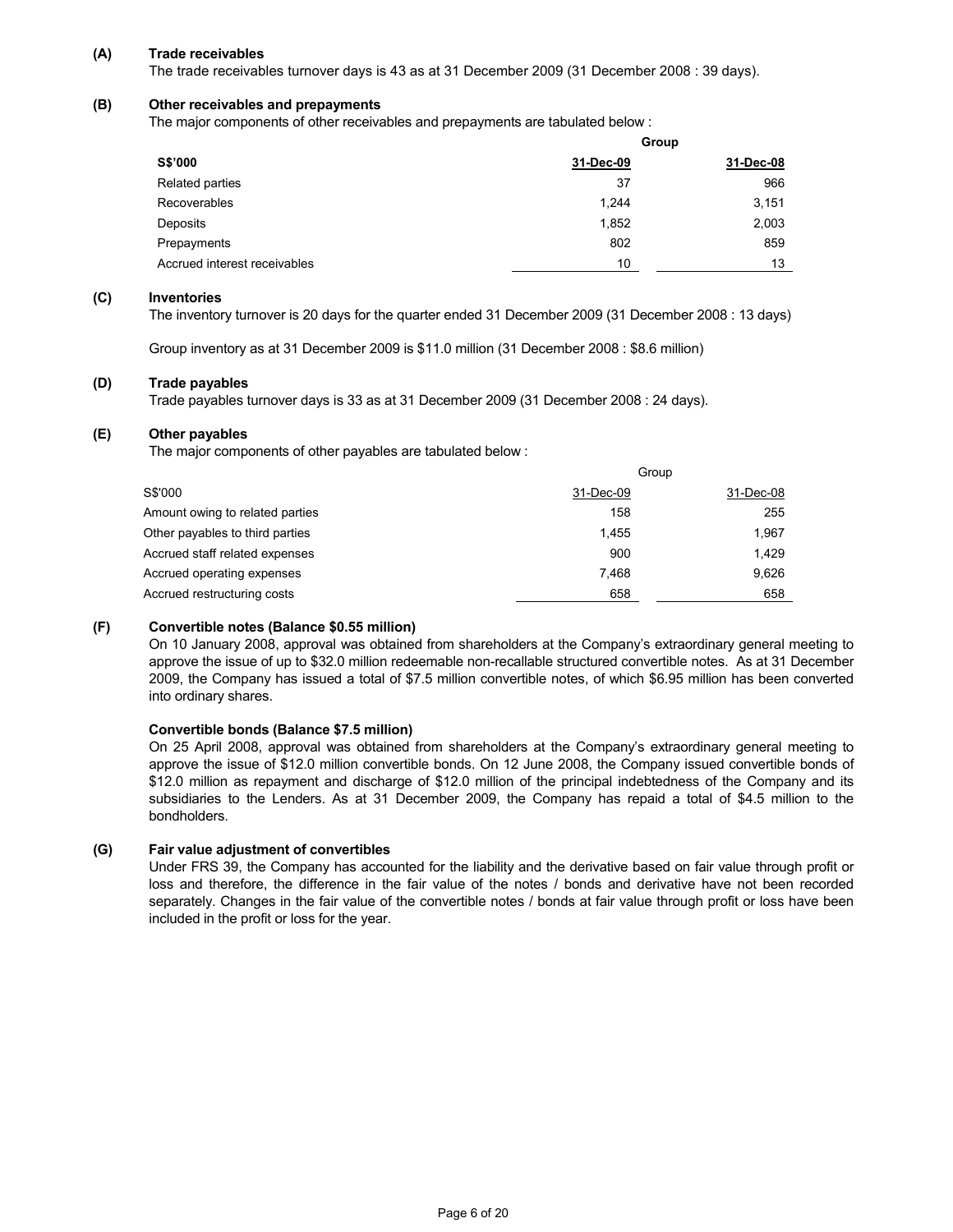## **1(b)(ii) Aggregate amount of Group's borrowings and debt securities**

|                  | As at 31 December 2009 | As at 31 December 2008 |                    |
|------------------|------------------------|------------------------|--------------------|
| Secured (\$'000) | Unsecured (\$'000)     | Secured (\$'000)       | Unsecured (\$'000) |
| ۰                | 16.396                 | 14                     | 20.893             |

## **Amount repayable in one year or less, or on demand**

#### Note:

The unsecured borrowings of \$16.4 million comprises of :-

- a) \$8.9 million bank overdraft facilities and
- b) \$7.5 million convertible bonds *[Please refer to 1 (d) (ii) (ii), page 13]*

## **Amount repayable after one year**

|                  | As at 31 December 2009   | As at 31 December 2008 |                          |
|------------------|--------------------------|------------------------|--------------------------|
| Secured (\$'000) | Unsecured (\$'000)       | Secured (\$'000)       | Unsecured (\$'000)       |
| -                | $\overline{\phantom{a}}$ | -                      | $\overline{\phantom{a}}$ |

## **Details of collateral**

Finance lease is secured by the fixed assets acquired under the lease arrangement.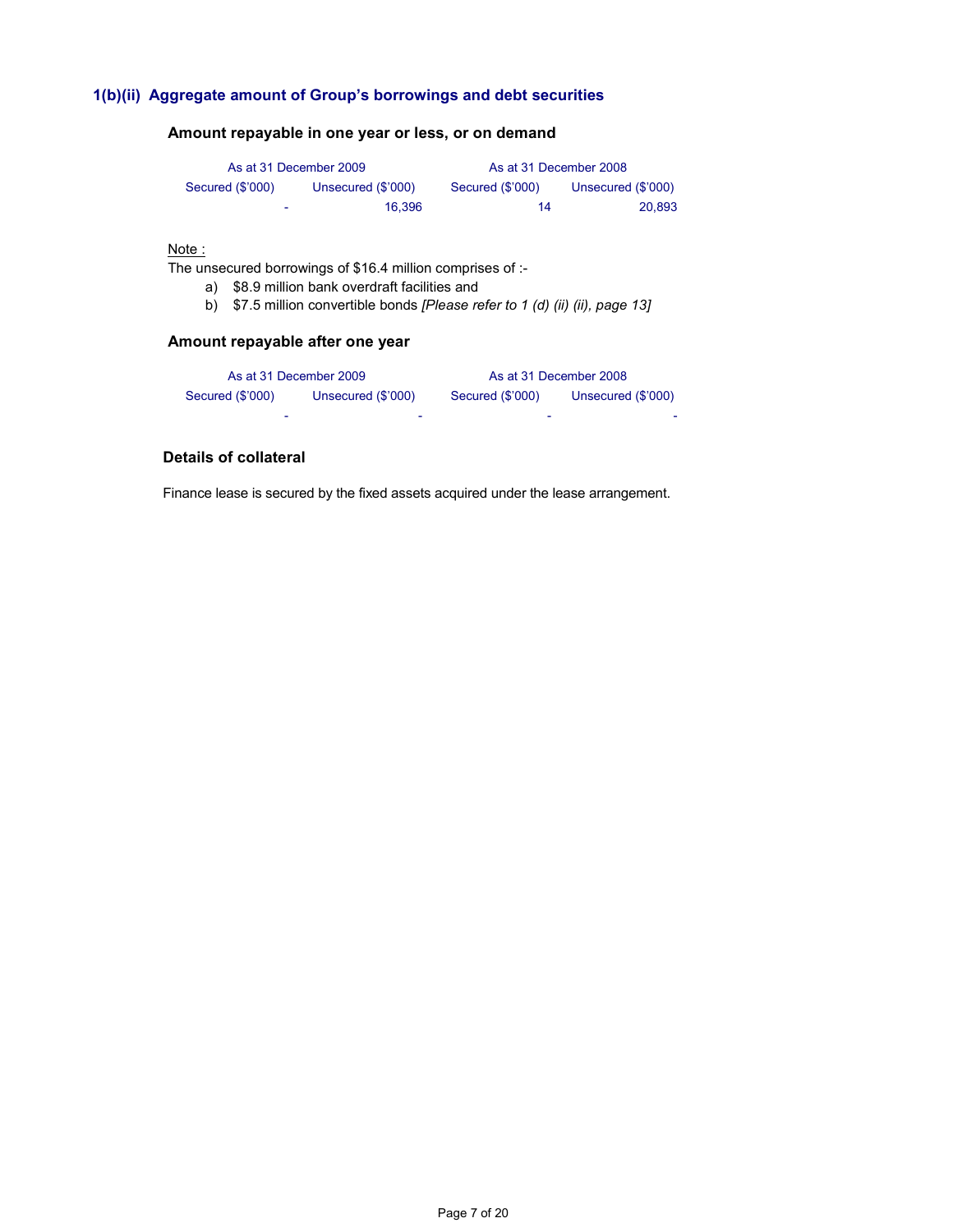## **1(c) A statement of cash flows (for the Group), together with a comparative statement for the corresponding period of the immediately preceding financial year**

|                                                           |          |           | <b>YTD</b> | <b>YTD</b> |
|-----------------------------------------------------------|----------|-----------|------------|------------|
| In S\$'000                                                | Q4-09    | Q4-08     | 31-Dec-09  | 31-Dec-08  |
| <b>Operating activities</b>                               |          |           |            |            |
| Profit (Loss) for year                                    | 24       | (20, 766) | (2,626)    | (24, 401)  |
| Adjustments for                                           |          |           |            |            |
| Depreciation expense                                      | 251      | 347       | 1,107      | 1,510      |
| Interest expense                                          | 207      | 258       | 892        | 1,212      |
| Interest income                                           | (6)      | (6)       | (26)       | (48)       |
| Accelerated write-off of software licence                 |          |           | 380        |            |
| Loss on disposal of plant and equipment                   | 183      | 271       | 180        | 314        |
| (Reversal) / Allowance for doubtful other receivables     | (42)     | 1,000     | 780        | (799)      |
| Reversal of impairment on plant and equipment             | 21       |           |            |            |
| Reversal of restructuring cost                            |          |           |            | (2,000)    |
| Loss on liquidation / disposal of subsidiaries (Note      |          |           |            |            |
| $1(a)(vii)$ and $1(c)(ii)$                                | 2,384    |           | 2,384      | 345        |
| (Reversal) / Allowance for doubtful trade receivables     | (77)     | (93)      | (46)       | (499)      |
| Share option expenses                                     | 171      | 314       | 171        | 314        |
| Provision / (Reversal) of allowance for inventories       | 398      | 312       | 396        | 451        |
| (Write back) / Write off of non-trade debts               | 628      | (1,025)   | 587        | (182)      |
| Write off of trade bad debts                              | 20       | 718       | 86         | 16         |
| Minority Interest of non-wholly owned subsidiary disposed |          |           |            | (207)      |
| Negative goodwill released to income                      |          | 63        |            |            |
| Impairment of goodwill on consolidation                   |          | 8,568     | 3,087      | 8,568      |
| Impairment of other goodwill                              | 150      | 5,574     | 150        | 5,574      |
| Fair value adjustments on convertible bonds               | (1,670)  | 4,195     | (2,960)    | 4,195      |
| Income tax expense                                        | 726      | (807)     | 2,576      | (1, 207)   |
| Operating cash flows before movements in working          |          |           |            |            |
| capital                                                   | 3,368    | (1,077)   | 7,118      | (6, 844)   |
| Trade receivables                                         | (4,272)  | 2,557     | 436        | 4,800      |
| Other receivables and prepaid expenses                    | (1, 167) | 881       | 995        | 402        |
| Inventories                                               | 130      | 7,107     | (2,803)    | 7,484      |
| Trade payables                                            | 3,755    | (10, 671) | 5,102      | (5,800)    |
| Other payables                                            | 191      | 4,462     | (3,306)    | (4,368)    |
| Cash used in operations                                   | 2,005    | 3,259     | 7,542      | (4, 326)   |
| Interest received                                         | 6        | 6         | 26         | 48         |
| Income tax paid                                           | (156)    | (43)      | (1,759)    | (526)      |
| Net cash used in operating activities                     | 1,855    |           | 5,809      | (4, 804)   |
|                                                           |          | 3,222     |            |            |
| <b>Investing activities</b>                               |          |           |            |            |
| Purchase of plant and equipment (Note I)                  | (185)    | (805)     | (640)      | (2, 564)   |
| Proceeds from disposal of plant and equipment             | 42       | 230       | 179        | 707        |
| Net cash (used in) / generated from investing             |          |           |            |            |
| activities:                                               | (143)    | (575)     | (461)      | (1, 857)   |
| <b>Financing activities</b>                               |          |           |            |            |
| Proceeds from issue of shares                             | 500      |           | 4,800      | 2,150      |
| Expenses in relation to issuance of convertible notes     |          |           | (320)      | (640)      |
| Contribution by minority shareholders                     |          |           |            | 392        |
| Interest paid                                             | (207)    | (258)     | (892)      | (1, 212)   |
| Repayment of finance lease                                |          | (11)      | (14)       | (112)      |
| Proceeds from issuance of convertible notes / bonds       | 500      |           | 4,500      | 12,850     |
| Fixed deposits subject to restriction                     | 101      |           | 101        | 86         |
| Redemption of convertible bonds                           | (500)    |           | (4,500)    |            |
| Redemption of convertible notes                           | (500)    |           | (4,800)    |            |
| Repayment of bank loans                                   |          |           |            | (11, 610)  |
| Net cash (used in) / generated from financing             |          |           |            |            |
| activities                                                | (106)    | (269)     | (1, 125)   | 1,904      |
|                                                           |          |           |            |            |
| Net effect of foreign exchange rate changes               | (310)    | 1,194     | (3,024)    | 3,495      |
| Net (decrease) increase in cash & cash equivalents        | 1,296    | 3,572     | 1,199      | (1, 262)   |
| Cash & cash equivalents at beginning of year              | (991)    | (4, 466)  | (894)      | 368        |
|                                                           |          |           |            |            |
| Cash & cash equivalents at end of period                  | 305      | (894)     | 305        | (894)      |

Note I : After netting S\$300,000 discount for software license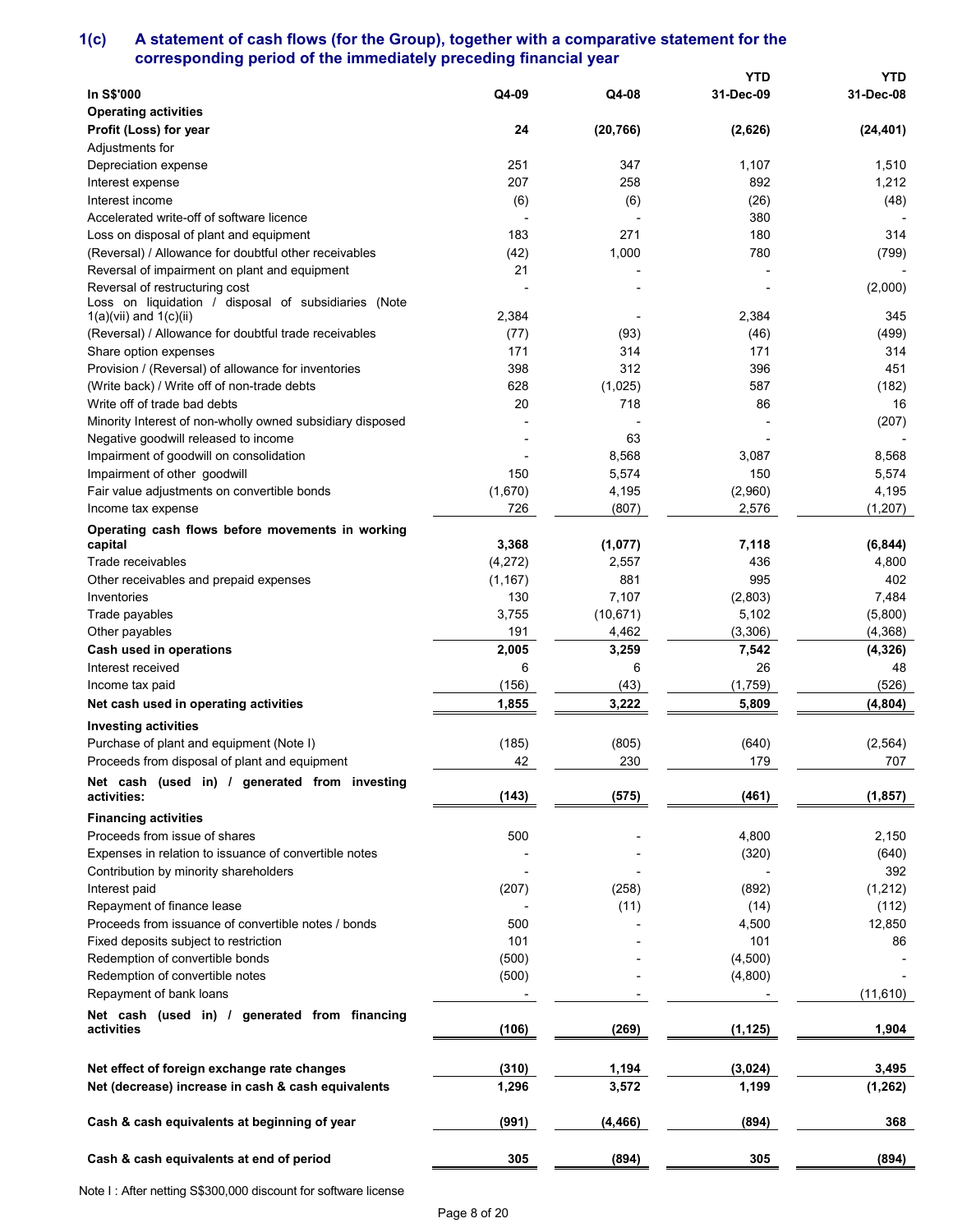## **1(c)(i) Cash and cash equivalent at end of financial year** :

| In S\$'000                        | 31-Dec-09 | 31-Dec-08 |
|-----------------------------------|-----------|-----------|
| Cash                              | 10.916    | 9.815     |
| Bank overdraft                    | (8,896)   | (8,893)   |
| Less: Cash subject to restriction | (1,715)   | (1,816)   |
|                                   | 305       | (894)     |

Amounts related to 31 December 2008 have been reclassified to conform to current period classification.

### **1(c)(ii) Liquidation and Disposal of Subsidiaries** :

As referred to in Note 1 (a)(vii), the Group commenced liquidation of its wholly-owned subsidiary Environment Management Technologies Pte Ltd in October 2009, and subsidiaries Accord Customer Care Solutions (Aust) Pty. Ltd. and Accord Customer Care Solutions (NSW) Pty. Ltd in December 2009 .

|                                                 | 2009<br>\$'000           | 2008<br>\$'000 |
|-------------------------------------------------|--------------------------|----------------|
| Book values of net assets liquidated / disposed |                          |                |
| <b>Current assets</b>                           |                          |                |
| Cash and bank balances                          | 725                      | 415            |
| Trade receivables and other receivables         | 581                      | 456            |
| Inventories                                     | 119                      | <u>126</u>     |
| Total current assets                            | 1,425                    | 997            |
| <b>Non-current asset</b>                        |                          |                |
| Plant and equipment                             | -37                      | 231            |
| <b>Current liabilities</b>                      |                          |                |
| Trade and other payables                        | (786)                    | (477)          |
| Net assets                                      | 676                      | 751            |
| Loss on disposal                                | (676)                    | (751)          |
| Total consideration                             | $\overline{\phantom{a}}$ | <u>____</u>    |
| Total consideration, satisfied by cash          |                          |                |
| Cash inflow arising on disposal:                |                          |                |
| Cash consideration paid                         |                          |                |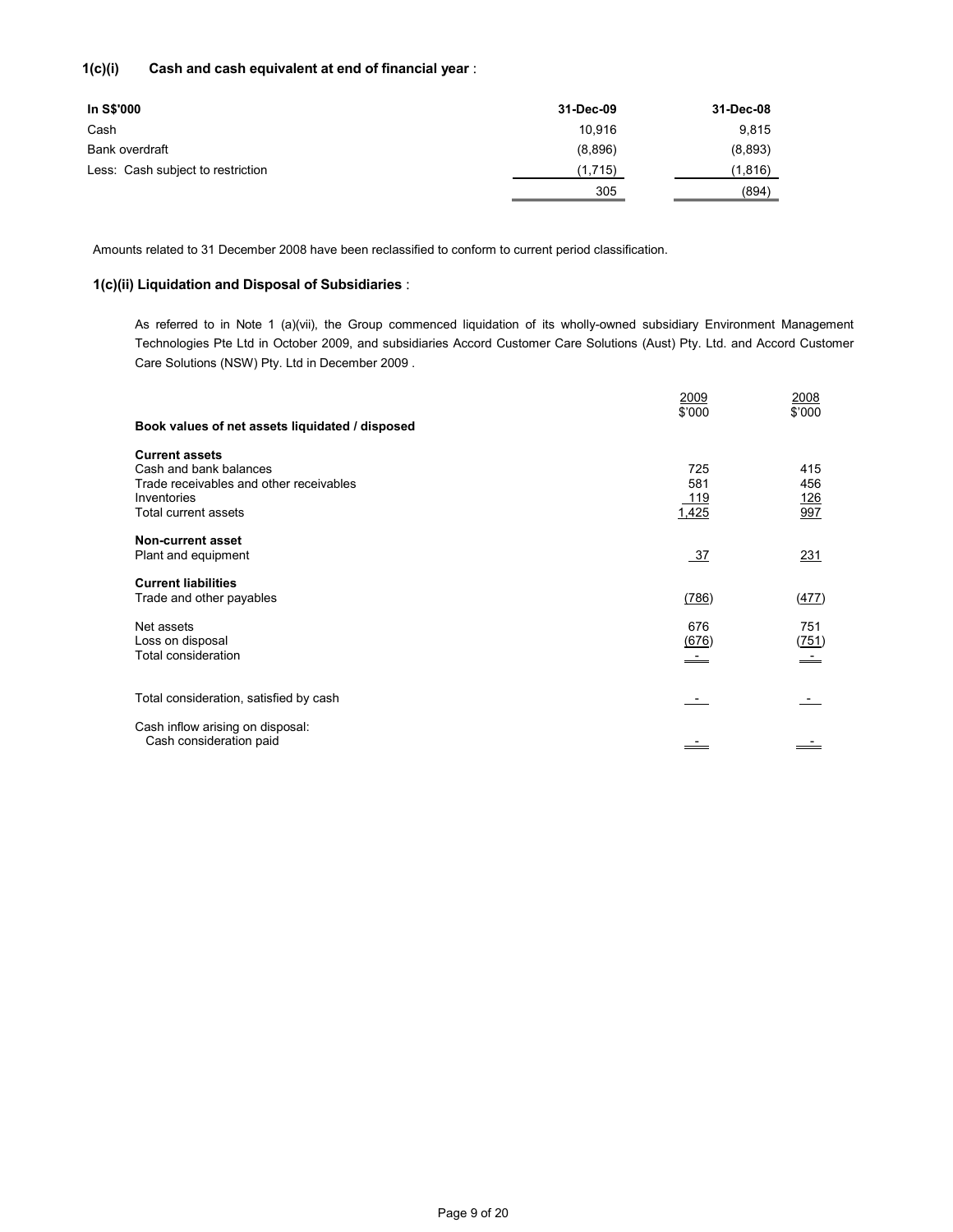1(d)(i) A statement (for the issuer and Group) showing either (i) all changes in equity or (ii) changes in equity other than those arising from<br>capitalisation issues and distributions to shareholders, together with a compa **1(d)(i) A statement (for the issuer and Group) showing either (i) all changes in equity or (ii) changes in equity other than those arising from capitalisation issues and distributions to shareholders, together with a comparative statement for the corresponding period of the immediately preceding financial year** 

|                                                                    |                  | Capital redemption | Share options | Translation | Revenue    | Attributable to equity | Minority |           |
|--------------------------------------------------------------------|------------------|--------------------|---------------|-------------|------------|------------------------|----------|-----------|
| In S\$'000                                                         | Share<br>capital | reserve            | reserve       | reserve     | reserve    | holders of the Company | interest | Total     |
| Group (3 months ended 31 December 2008)                            |                  |                    |               |             |            |                        |          |           |
| Balance as at 1 October 2008                                       | 99,565           | 22                 | 3,015         | 3,159       | (81,277)   | 24,484                 | 3,758    | 28,242    |
| Total comprehensive income / (expense) for the period              |                  |                    |               | 1,130       | (19,545)   | (18, 415)              | (1, 220) | (19, 635) |
| Reversal of expenses related to equity-settled share-based payment |                  |                    | (1, 167)      |             | 1,167      |                        |          |           |
| Convertible note - Fair value loss                                 | 329              |                    |               |             |            | 329                    |          | 329       |
| Recognition of share-based payments                                |                  |                    | 313           |             |            | 313                    |          | 313       |
| Effects of acquisition of interest in subsidiaries                 |                  |                    |               |             |            |                        | 63       | 63        |
| Balance as at 31 December 2008                                     | 99,894           | $_{22}$            | 2,161         | 4,289       | (99, 655)  | 6,711                  | 2,601    | 9,312     |
| Group (3 months ended 31 December 2009)                            |                  |                    |               |             |            |                        |          |           |
| Balance as at 1 October 2009                                       | 103,874          | 22                 | 2,162         | 1,575       | (102, 251) | 5,382                  | 2,547    | 7,929     |
| Total comprehensive income / (expense) for the period              |                  |                    |               | 1,399       | 35         | 1,434                  | (11)     | 1,423     |
| Reversal of expenses related to equity-settled share-based payment |                  |                    | (497)         |             | 497        |                        |          |           |
| Convertible note - Fair value loss                                 | 92               |                    |               |             |            | 8                      |          | 92        |
| Expenses in relation to issuance of convertible notes              |                  |                    |               |             |            |                        |          |           |
| issue of shares upon conversion of convertible notes               | 500              |                    |               |             |            | 500                    |          | 500       |
| Recognition of share-based payments                                |                  |                    | 171           |             |            | 171                    |          | 171       |
| Balance as at 31 December 2009                                     | 104,466          | 22                 | 1,836         | 2,974       | (101, 719) | 7,579                  | 2,536    | 10,115    |
| Company (3 months ended 31 December 2008)                          |                  |                    |               |             |            |                        |          |           |
| Balance as at 1 October 2008                                       | 99,565           | 22                 | 3,015         |             | (82, 617)  | 19,985                 |          | 19,985    |
| Total comprehensive income / (expense) for the period              |                  |                    |               |             | (15,013)   | (15,013)               |          | (15, 013) |
| Reversal of expenses related to equity-settled share-based payment |                  |                    | (1, 167)      |             | 1,167      |                        |          |           |
| Convertible note - Fair value loss                                 | 329              |                    |               |             |            | 329                    |          | 329       |
| Recognition of share-based payments                                |                  |                    | 313           |             |            | 313                    |          | 313       |
| Balance as at 31 December 2008                                     | 99,894           | 22                 | 2,161         |             | (96, 463)  | 5,614                  |          | 5,614     |
| Company (3 months ended 31 December 2009)                          |                  |                    |               |             |            |                        |          |           |
| Balance as at 1 September 2009                                     | 103,874          | 22                 | 2,162         |             | (99,350)   | 6,708                  |          | 6,708     |
| Total comprehensive income / (expense) for the period              |                  |                    |               |             | (4,771)    | (4, 771)               |          | (4, 771)  |
| Reversal of expenses related to equity-settled share-based payment |                  |                    | (497)         |             | 497        |                        |          |           |
| Convertible note - Fair value loss                                 | 92               |                    |               |             |            | 92                     |          | 92        |
| Expenses in relation to issuance of convertible notes              |                  |                    |               |             |            |                        |          |           |
| issue of shares upon conversion of convertible notes               | 500              |                    |               |             |            | 500                    |          | 500       |
| Recognition of share-based payments                                |                  |                    | 171           |             |            | 171                    |          | 171       |
| Balance as at 31 December 2009                                     | 104,374          | $_{\rm 22}$        | 1,836         |             | (103, 624) | 2,700                  |          | 2,700     |

# Page 10 of 20 Page 10 of 20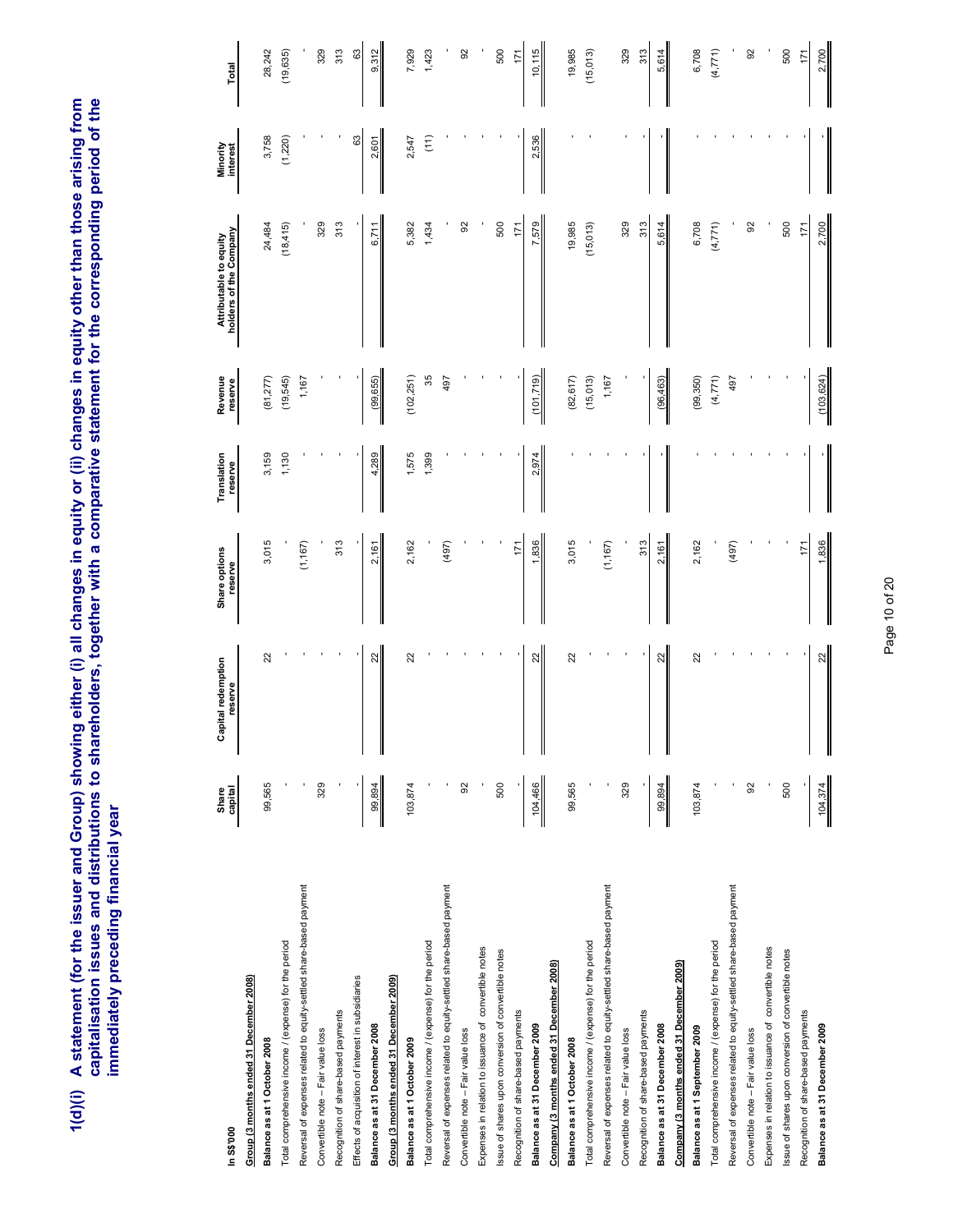| In S\$000                                                          | Share<br>capital | ipital redemption<br>reserve<br>ౘ | Share options<br>reserve | Translation<br>reserve | Revenue<br>reserve | Attributable to equity<br>holders of the Company | Minority<br>interest | Total     |
|--------------------------------------------------------------------|------------------|-----------------------------------|--------------------------|------------------------|--------------------|--------------------------------------------------|----------------------|-----------|
| Group (12 months ended 31 December 2008)                           |                  |                                   |                          |                        |                    |                                                  |                      |           |
| Balance as at 1 January 2008                                       | 98,055           | ಜ                                 | 3,015                    | 789                    | (77, 786)          | 24,095                                           | 3,781                | 27,876    |
| Total comprehensive income / (expense) for the period              |                  |                                   |                          | 3,500                  | (23, 036)          | (19,536)                                         | (1,365)              | (20, 901) |
| Reversal of expenses related to equity-settled share-based payment |                  |                                   | (1, 167)                 |                        | 1,167              |                                                  |                      |           |
| Expenses in relation to issuance of convertible notes              | (640)            |                                   |                          |                        |                    | (640)                                            |                      | (640)     |
| Issue of shares upon conversion of convertible notes               | 2,150            |                                   |                          |                        |                    | 2,150                                            |                      | 2,150     |
| Convertible note - Fair value loss                                 | 329              |                                   |                          |                        |                    | 329                                              |                      | 329       |
| Recognition of share-based payments                                |                  |                                   | 313                      |                        |                    | 313                                              |                      | 313       |
| Effects of acquisition of interest in subsidiaries                 |                  |                                   |                          |                        |                    |                                                  | 392                  | 392       |
| Minority Interest of non-wholly owned subsidiary disposed          |                  |                                   |                          |                        |                    |                                                  | (207)                | (207)     |
| Balance as at 31 December 2008                                     | 99,894           | $\overline{2}$                    | 2,161                    | 4,289                  | (99, 655)          | 6,711                                            | 2,601                | 9,312     |
| Group (12 months ended 31 December 2009)                           |                  |                                   |                          |                        |                    |                                                  |                      |           |
| Balance as at 1 January 2009                                       | 99,894           | 22                                | 2,161                    | 4,289                  | (99, 655)          | 6,711                                            | 2,601                | 9,312     |
| Total comprehensive income / (expense) for the period              |                  |                                   |                          | (1,315)                | (2,561)            | (3,876)                                          | (65)                 | (3,941)   |
| Reversal of expenses related to equity-settled share-based payment |                  |                                   | (497)                    |                        | 497                |                                                  |                      |           |
| Expenses in relation to issuance of convertible notes              | (320)            |                                   |                          |                        |                    | (320)                                            |                      | (320)     |
| Issue of shares upon conversion of convertible notes               | 4,800            |                                   |                          |                        |                    | 4,800                                            |                      | 4,800     |
| Convertible note - Fair value loss                                 | $\overline{9}$   |                                   |                          |                        |                    | 92                                               |                      | 92        |
| Recognition of share-based payments                                |                  |                                   | 172                      |                        |                    | 172                                              |                      | 172       |
| Balance as at 31 Deccember 2009                                    | 104,466          | 22                                | 1,836                    | 2,974                  | (101, 719)         | 7,579                                            | 2,536                | 10,115    |
| Company (12 months ended 31 December 2008)                         |                  |                                   |                          |                        |                    |                                                  |                      |           |
| Balance as at 1 January 2008                                       | 98,055           | 22                                | 3,015                    |                        | (83,359)           | 17,733                                           |                      | 17,733    |
| Total comprehensive income / (expense) for the period              |                  |                                   |                          |                        | (14,271)           | (14,271)                                         |                      | (14, 271) |
| Reversal of expenses related to equity-settled share-based payment |                  |                                   | (1, 167)                 |                        | 1,167              |                                                  |                      |           |
| Expenses in relation to issuance of convertible notes              | (640)            |                                   |                          |                        |                    | (640)                                            |                      | (640)     |
| Issue of shares upon conversion of convertible notes               | 2,150            |                                   |                          |                        |                    | 2,150                                            |                      | 2,150     |
| Convertible notes - Fair value loss                                | 329              |                                   |                          |                        |                    | 329                                              |                      | 329       |
| Recognition of share-based payments                                |                  |                                   | 313                      |                        |                    | 313                                              |                      | 313       |
| Balance as at 31 December 2008                                     | 99,894           | 22                                | 2,161                    |                        | (96, 463)          | 5,614                                            |                      | 5,614     |
| Company (12 months ended 31 December 2009)                         |                  |                                   |                          |                        |                    |                                                  |                      |           |
| Balance as at 1January 2009                                        | 99,894           | 22                                | 2,161                    |                        | (96, 463)          | 5,614                                            |                      | 5,614     |
| Total comprehensive income / (expense) for the period              |                  |                                   |                          |                        | (7,658)            | (7,658)                                          |                      | (7,658)   |
| Reversal of expenses related to equity-settled share-based payment |                  |                                   | (497)                    |                        | 497                |                                                  |                      |           |
| Expenses in relation to issuance of convertible notes              | (320)            |                                   |                          |                        |                    | (320)                                            |                      | (320)     |
| Issue of shares upon conversion of convertible notes               | 4,800            |                                   |                          |                        |                    | 4,800                                            |                      | 4,800     |
| Convertible note - Fair value loss                                 | 8                |                                   |                          |                        |                    | 92                                               |                      | 92        |
| Recognition of share-based payments                                |                  |                                   | 172                      |                        |                    | 172                                              |                      | 172       |
| Balance as at 31 December 2009                                     | 104,466          | $\overline{2}$                    | 1,836                    |                        | (103, 624)         | 2,700                                            |                      | 2,700     |

Page 11 of 20 Page 11 of 20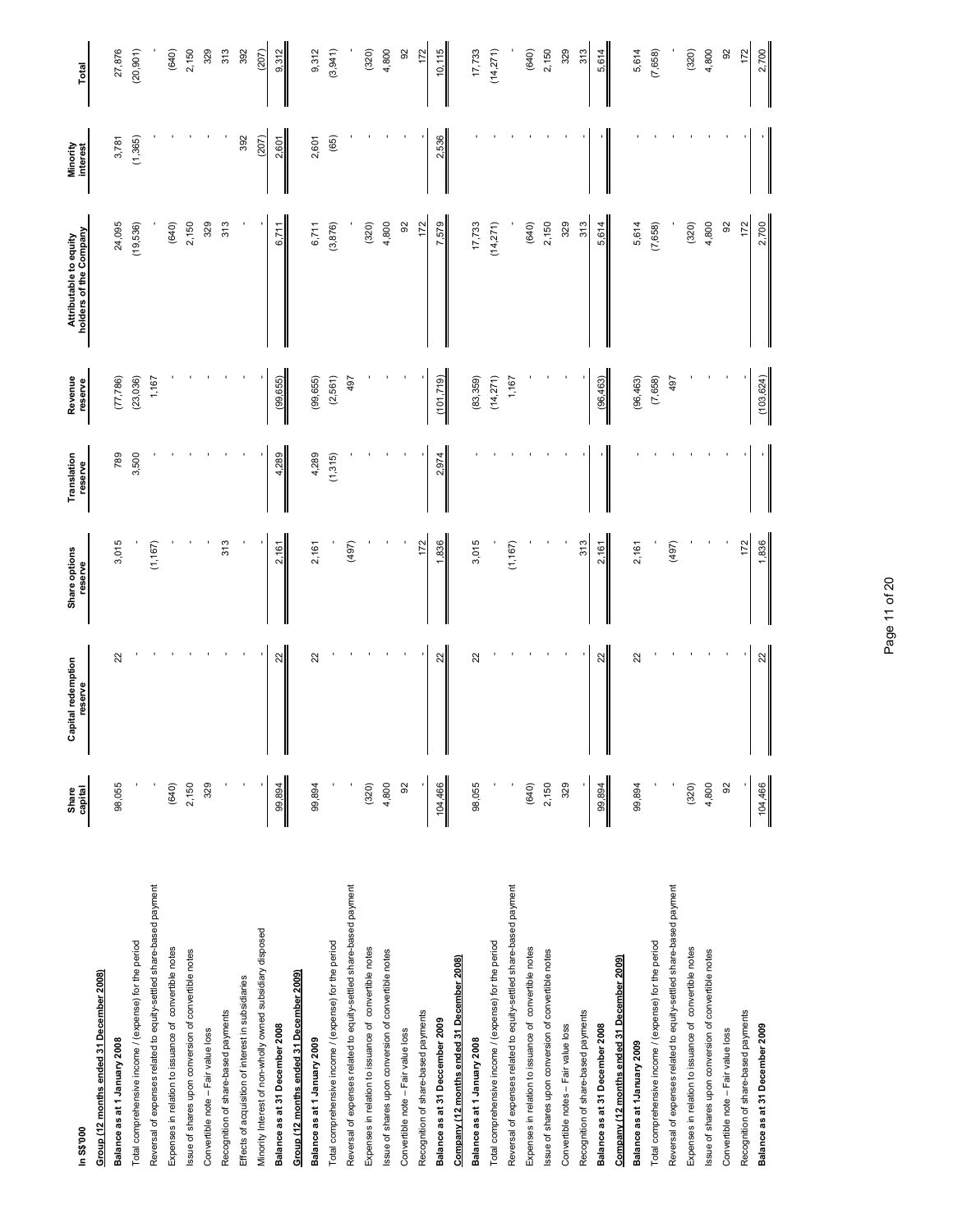**1(d)(ii) Details of any changes in the Company's share capital arising from rights issue, bonus issue, share buy-backs, exercise of share options or warrants, conversion of other issues of equity securities, issue of shares for cash or as consideration for acquisition or for any other purpose since the end of the previous period reported on. State also the number of shares that may be issued on conversion of all the outstanding convertibles as at the end of the current financial period reported on and as at the end of the corresponding period of the immediately preceding financial year** 

#### Issued Share Capital

As at 31 December 2009, the issued ordinary shares of the Company numbered 2,626,394,414. During the quarter, the Company issued 111,111,111 ordinary shares that arose from the conversion of convertible notes.

#### Share Options

The mDR Limited Share Option Scheme 2003 (the "Scheme") was approved and adopted by members at the Extraordinary General Meeting held on 13 January 2003. The price at which a participant of the Scheme shall subscribe for each share upon the exercise of an option was determined based on the average closing prices of the shares for each of the last five market days immediately preceding the date of grant of the options ("Date of Grant"). The vesting period of the options commences on the date not earlier than the first anniversary of the Date of Grant and expires on the tenth anniversary of the Date of Grant.

The share options granted and exercised during the financial year and share options outstanding as at 31 December 2009 under the Scheme were as follows:

|                   | Balance at 1                           |                      | Balance at<br>31  |                       |                   |
|-------------------|----------------------------------------|----------------------|-------------------|-----------------------|-------------------|
| Date of grant     | January 2009 or<br>grant date if later | Lapsed/<br>Cancelled | December.<br>2009 | Subscription<br>Price | Expiry date       |
| 17 September 2003 | 1.388.566                              | (732, 856)           | 655.710           | \$0.3111              | 16 September 2013 |
| 14 April 2004     | 10,298,555                             | (1,562,139)          | 8.736.416         | \$0.5063              | 13 April 2014     |
| 22 September 2005 | 11,238,000                             |                      | 11,238,000        | \$0.1206              | 21 September 2010 |
| 10 January 2008   | 1.088.000                              |                      | 1.088.000         | \$0.0550              | 09 January 2013   |
| 13 May 2008       | 22,000,000                             | (12,500,000)         | 9,500,000         | \$0.0300              | 12 May 2018       |
|                   | 46,013,121                             | (14,794,995)         | 31,218,126        |                       |                   |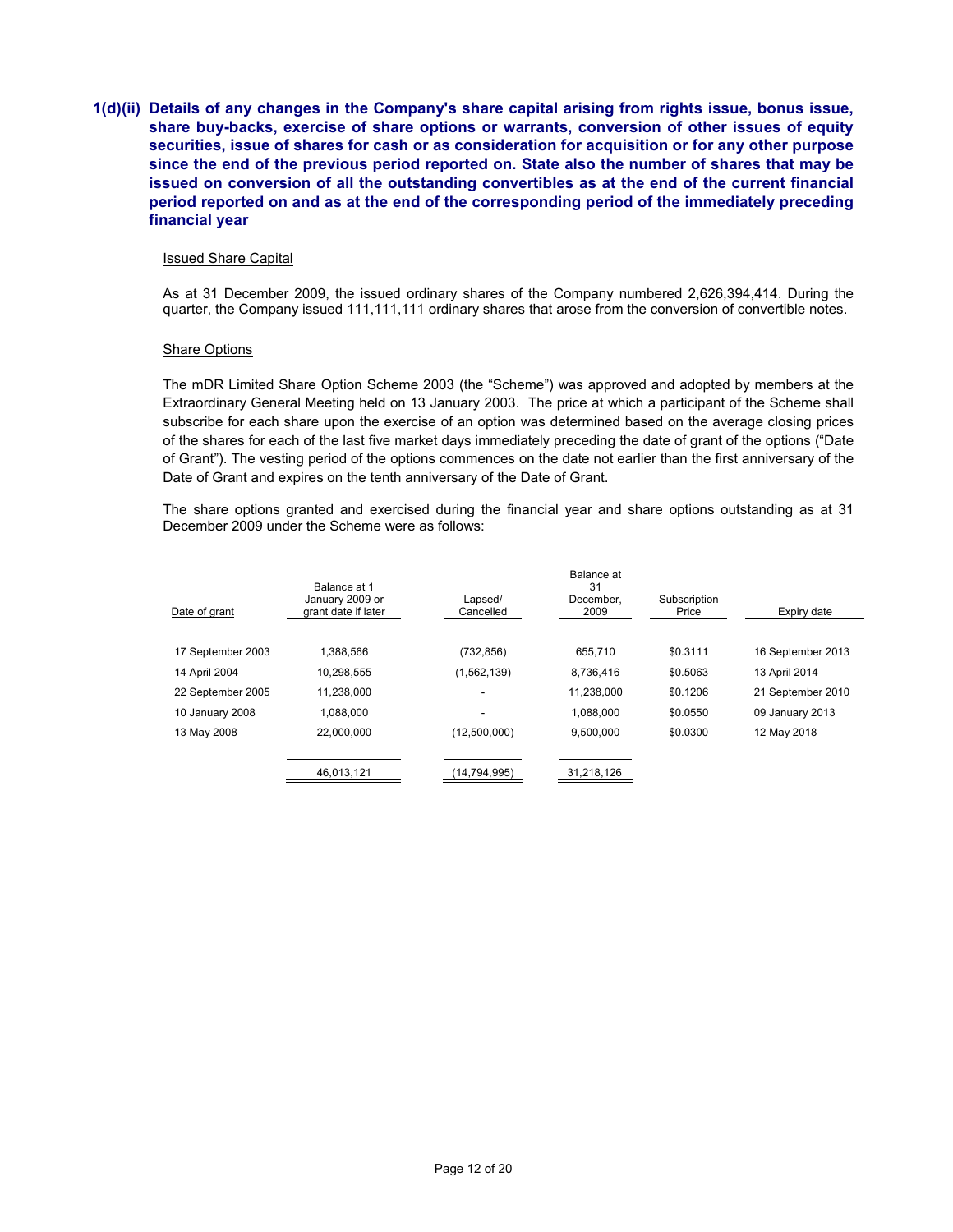**Conversion of outstanding convertibles** (Refer to statement of financial position **Note F**, \$8.05 million convertibles)

|                  | 31 December 2009 | 31 December 2008 |
|------------------|------------------|------------------|
| Number of Shares | 1.717.966.903    | 1.808.730.159    |

- i) If the note holders had opted to convert the notes into equity shares on 31 December 2009, the number of shares issued for \$0.55 million convertible notes would have been 122,222,222.
- ii) On the convertible bonds amounting to \$7.50 million, the bondholders may choose to convert to ordinary shares or to receive repayment on the scheduled dates as follows :
	- a) \$4.0 million due on or before 30 June 2010.
	- b) On 31 December 2009, a repayment of \$500,000 was made to the bondholders and the balance \$3.5 million due for payment on 31 December 2009 remained outstanding.

The Group and the bondholders have entered into negotiations for a variation of the repayment of the \$7.5 million convertible bonds. Agreement between the bondholders and the Group is crucial to the Group's ability to continue as a going concern.

If the bondholders had opted to convert the loans into equity shares on 31 December 2009, the number of shares issued for \$7.5 million convertible bonds would have been 1,595,744,681.

## **1(d)(iii)To show the total number of issued shares excluding treasury shares as at the end of the current financial period and as at the end of the immediately preceding year.**

|                    | Number of ordinary shares |               |
|--------------------|---------------------------|---------------|
|                    | 2009                      | 2008          |
| Issued and paid up | 2,626,394,414             | 1,784,727,752 |

### **1(d)(iv) A statement showing all sales, transfers, disposal, cancellation and/or use of treasury shares as at the end of the current financial period reported on.**

Not applicable

#### **2. Whether the figures have been audited, or reviewed and in accordance with which standard**

The figures for the period from 1 January 2009 to 31 December 2009 have not been audited or reviewed by our auditors.

**3. Where the figures have been audited or reviewed, the auditors' report (including any qualifications or emphasis of matter)** 

Not applicable

**4. Whether the same accounting policies and methods of computation as in the issuer's most recently audited annual financial statements have been applied**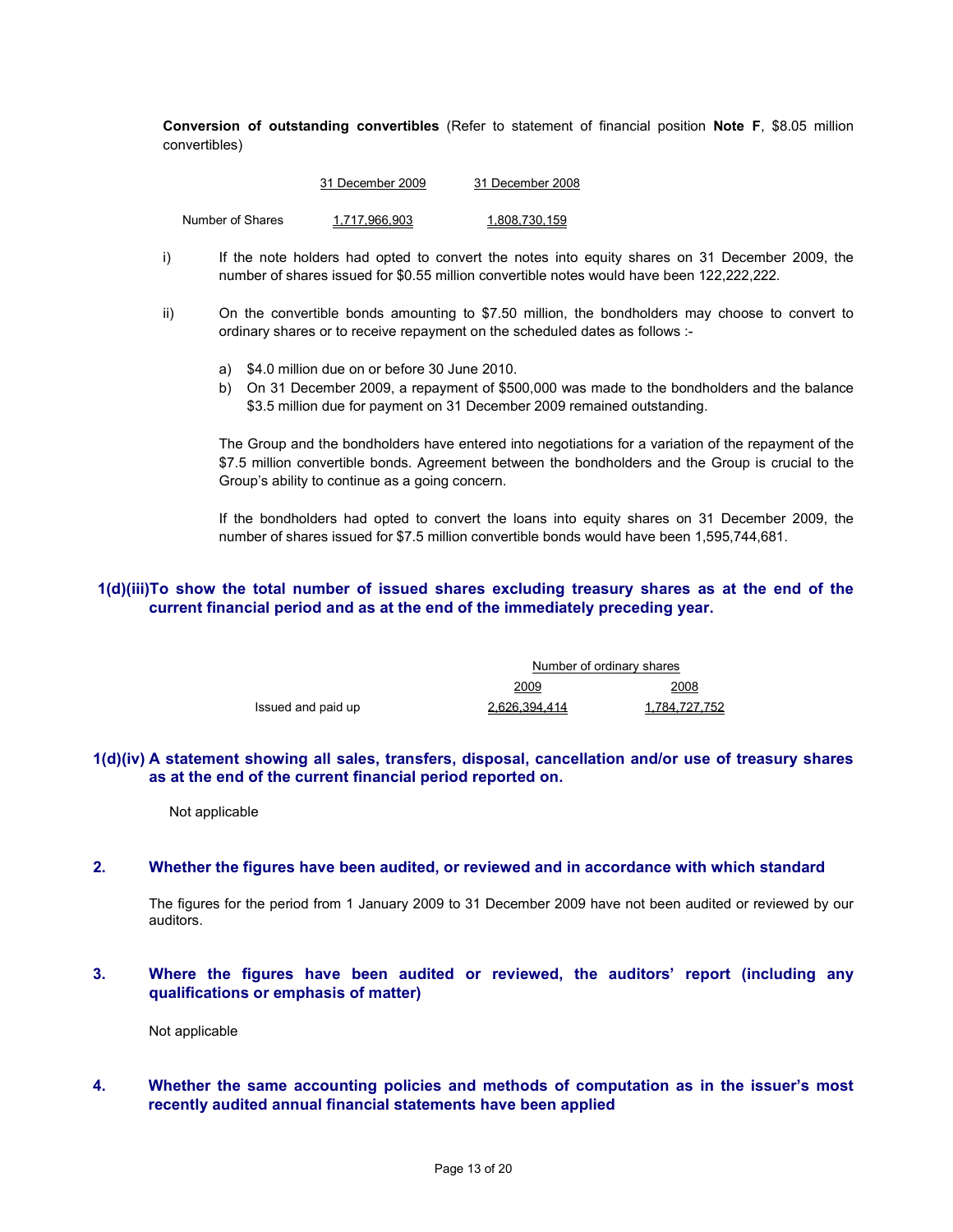The accounting policies and methods of computation have been applied consistently. The Group and the Company have applied accounting policies and methods of computation in the financial statements for the current reporting period consistent with those of the audited financial statements as at 31 December 2008.

## **5. If there are any changes in the accounting policies and methods of computation, including any required by an accounting standard, what has changed, as well as the reasons for, and the effect of, the change**

The Group has adopted all the new and revised Singapore Financial Reporting Standards ("FRS") for accounting periods beginning 1 January 2009.

## **6. Earnings per ordinary share of the Group for the current period reported on and the corresponding period of the immediately preceding financial year, after deducting any provision for preference dividends**

| Earnings per ordinary share                    | <b>YTD</b>   | <b>YTD</b>   |
|------------------------------------------------|--------------|--------------|
| (based on consolidated net profit / (loss)     | 31-Dec-09    | 31-Dec-08    |
| attributable to equity holders of the Company) | <b>Cents</b> | <b>Cents</b> |
| From continuing and discontinued operations:   |              |              |
| - Basic                                        | (0.12)       | (1.33)       |
| - Fully diluted                                | (0.12)       | (1.33)       |
| From continuing operations:                    |              |              |
| - Basic                                        | (0.20)       | (1.06)       |
| - Fully diluted                                | (0.20)       | (1.06)       |
| From discontinuing operations:                 |              |              |
| - Basic                                        | 0.08         | (0.27)       |
| - Fully diluted                                | 0.08         | (0.27)       |

Basic earnings per ordinary share is computed based on the weighted average number of shares in issue during the period of 2,220,268,084 (31 December 2008 : 1,737,728,536).

Fully diluted earnings per ordinary share is computed based on the weighted average number of shares during the period adjusted for the effect of all potential dilutive ordinary shares of 2,220,268,084 (31 December 2008 : 1,737,728,536).

## **7. Net asset value (for the issuer and Group) per ordinary share based on issued share capital of the issuer at the end of the (a) current period reported on and (b) immediately preceding financial year**

|                                   | Group              |                    | Company            |                    |
|-----------------------------------|--------------------|--------------------|--------------------|--------------------|
|                                   | 31-Dec-09<br>Cents | 31-Dec-08<br>Cents | 31-Dec-09<br>Cents | 31-Dec-08<br>Cents |
| Net Asset Value ("NAV") per share | 0.34               | 0.39               | 0.12               | 0.32               |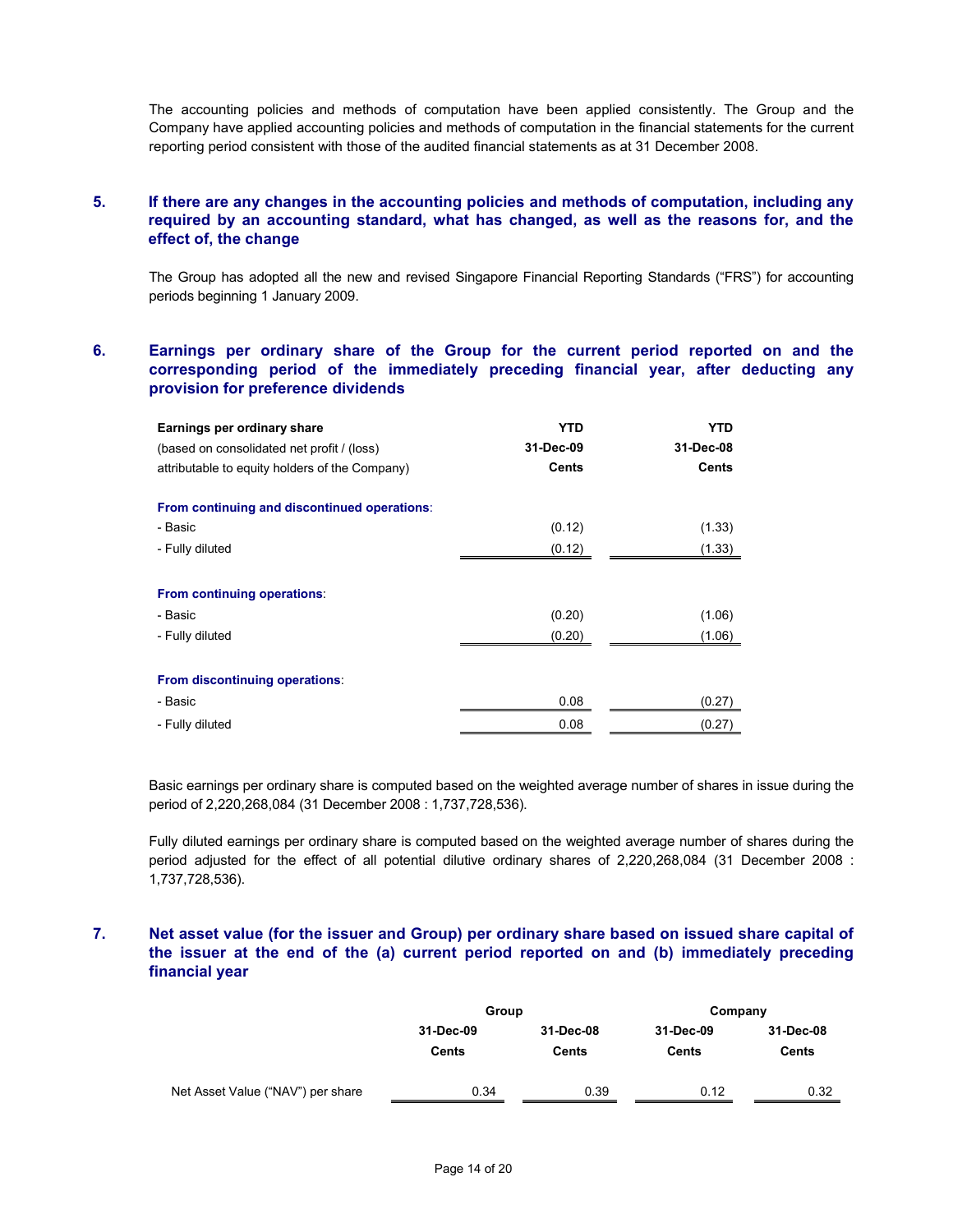The NAV per share as at 31 December 2009 is calculated based on 2,220,268,084 (31 December 2008: 1,737,728,536) ordinary shares.

**8. A review of the performance of the Group, to the extent necessary for a reasonable understanding of the Group's business. The review must discuss any significant factors that affected the turnover, costs, and earnings of the Group for the current financial period reported on, including (where applicable) seasonal or cyclical factors. It must also discuss any material factors that affected the cash flow, working capital, assets or liabilities of the Group during the current financial period reported on** 

#### **Revenue**

Revenue, on quarter-to-quarter basis, increased by 22% to \$67.8 million. This is mainly due to:-

- i) increase in DMS revenue of \$14.4 million due to higher retail and distribution businesses;
- ii) decrease in AMS revenue of \$2.4 million due to closure of non-profitable subsidiaries and lower revenue from overseas subsidiaries.

For FY2009, the Group reported a 13% decrease in revenue from S\$260.8 million for FY2008 to S\$226.3 million. This is primarily due to:-

- i) overall decrease in DMS revenue of \$29.9 million due to lower retail and distribution businesses for the year, notwithstanding the higher retail and distribution revenues recorded for Q4-09 compared to Q4-08;
- ii) decrease in AMS revenue of \$4.6 million due to cessation of certain non-viable AMS business and liquidation of non-profitable overseas subsidiaries.

#### **Profit / (Loss) after income tax**

In Q4-09, the Group reported a net profit after tax of \$0.02 million; the Group's operating profit was at \$1.4 million, if the non-cash charges and gain were excluded. Details of the main non-cash items are as follows:-

- i) Loss upon liquidation of its subsidiaries in Australia amounting to \$2.4 million;<br>ii) Fair value gain on convertible bonds / note of \$1.7 million.
- Fair value gain on convertible bonds / note of \$1.7 million.

In comparison, the Group has reported a net loss of \$20.8 million in Q4-08. Operating profits for Q4-08 was at \$0.9 million, if the below major non-cash charges were excluded :-

- i) Impairment of goodwill of \$14.1 million;
- ii) Fair value loss on convertible bonds / note of \$4.2 million;
- iii) Currency translation loss of \$1.8 million; and
- iv) Provision of allowance for doubtful other receivables of \$1.0 million.

The better operating profits of \$1.4 million in Q4-09 as compared to an operating profit of \$0.9 million in Q4-08 was mainly due to better gross margin from DMS and lower administrative expenses.

For FY2009, the Group recorded a net loss of \$2.6 million, as compared to a loss of \$24.4 million in FY 2008. Excluding non-cash charges of \$1.3 million, operating loss for FY2009 is \$1.3 million, compared to operating loss of \$3.7 million in FY 2008 after taking into account non-cash charges of \$20.72 million.

### **Cash Flows**

On a year-to-year basis, there is an increase in cash position mainly due to better management of working capital.

## **9. Where a forecast, or a prospect statement, has been previously disclosed to shareholders, any variance between it and the actual results**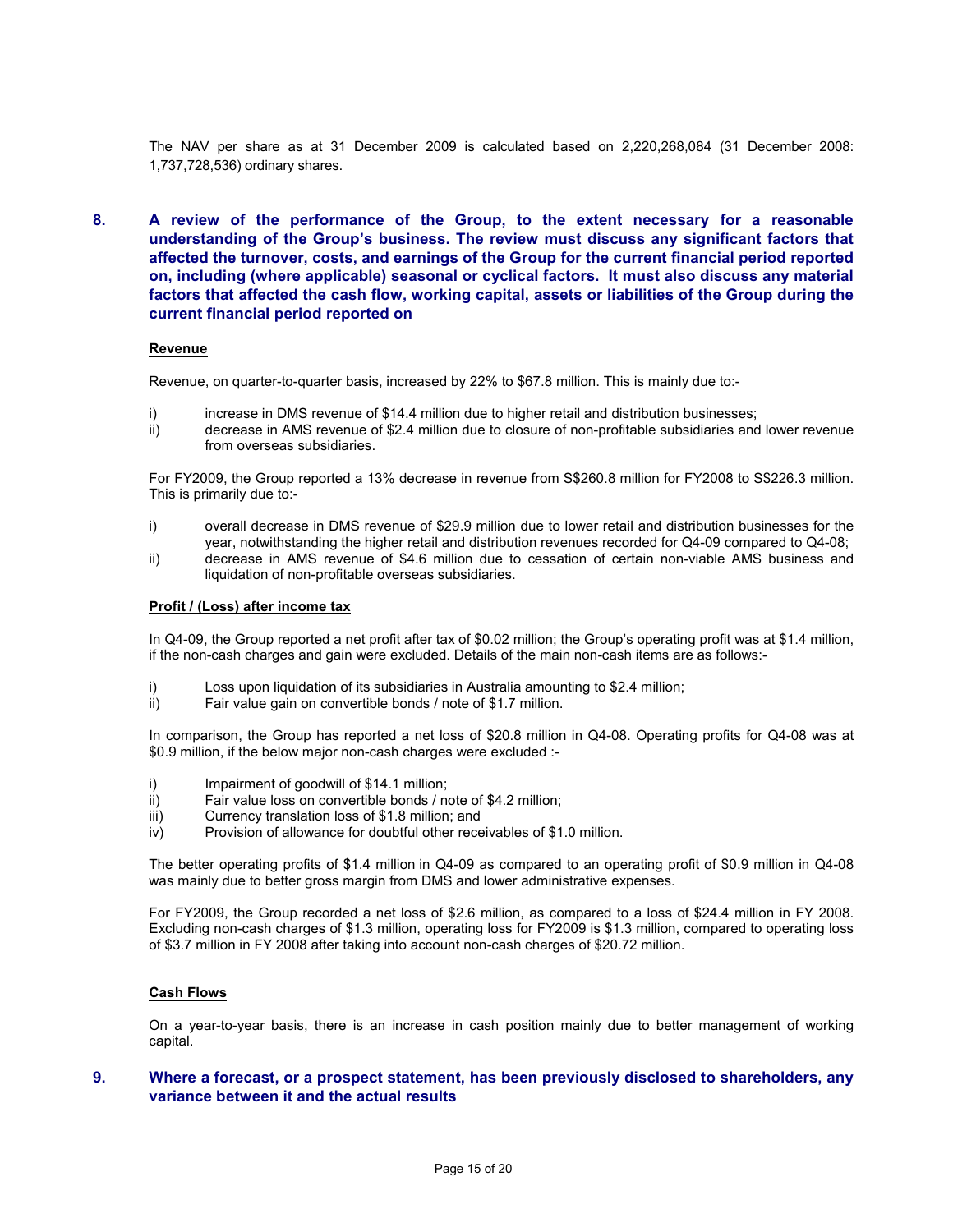Not applicable.

## **10. A commentary at the date of the announcement of the competitive conditions of the industry in which the Group operates and any known factors or events that may affect the Group in the next reporting period and the next 12 months**

During FY 2009, the Group has repaid a total of \$4.5 million to the lenders; the Group continues to engage with its lenders and is working towards a long term resolution with the lenders on the remainder of the convertible bonds. Agreement between the lenders and the Group is crucial to the Group's ability to continue as a going concern.

In the midst of the challenging market conditions, the Group will continue to review and restructure its operations to enhance efficiencies, so as to improve its financial performance.

### **11. Dividend**

### *(a) Current Financial Period Reported On*

Any dividend declared for the current financial period reported on?

None.

## *(b) Corresponding Period of the Immediately Preceding Financial Year*

Any dividend declared for the corresponding period of the immediately preceding financial year?

None.

#### **(c) Date payable**

Not applicable.

**(d) Books closure date** 

Not applicable.

#### **12. If no dividend has been declared/recommended, a statement to that effect**

No dividend has been declared or recommended.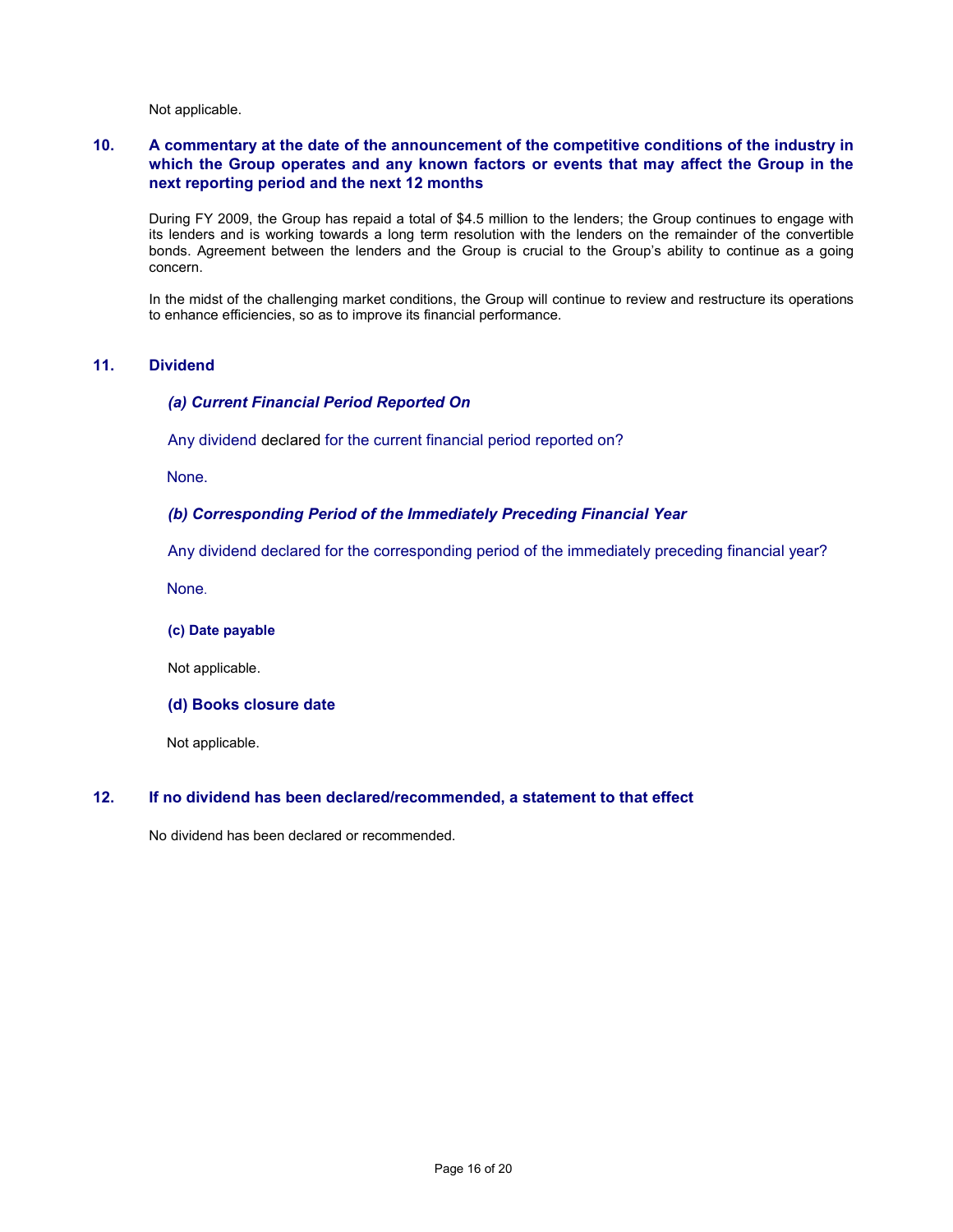## **PART II – ADDITIONAL INFORMATION REQUIRED FOR FULL YEAR ANNOUNCEMENT**

## **13. Segmented revenue and results for business or geographical segments (of the group) in the form presented in the issuer's most recently audited annual financial statement, with comparative information for the immediately preceding year**.

The group adopted FRS 108 with effect from January 1, 2009. As a result, following the adoption of FRS 108, the identification of the group's reportable segments has changed. The comparatives have been restated to conform to the requirements of FRS 108.

For management purposes, the Group is organized in two business segments – After-Market Services ('AMS') and Distribution Management Solutions ('DMS'). Under AMS, revenue is mainly derived from the provision of mobile phone and consumer electronics in-warranty and out-warranty repairs carried out on behalf of the Group's partners to their end consumers. Under DMS, revenue is derived mainly from the distribution and retail of mobile phones and accessories, and the provision of mobile related services. The segments are the basis on which the Group reports its primary segment information to the group's chief operating decision maker for the purposes of resource allocation and assessment of the segment performance.

|                                                                                        | <b>Revenue</b> |                 | <b>Net Profit</b> |           |
|----------------------------------------------------------------------------------------|----------------|-----------------|-------------------|-----------|
|                                                                                        | 2009           | 2008            | 2009              | 2008      |
|                                                                                        | S\$'000        | S\$'000         | S\$'000           | S\$'000   |
| <b>Continuing operations</b>                                                           |                |                 |                   |           |
| <b>AMS</b>                                                                             | 21,366         | 25,965          | (3,925)           | (15, 599) |
| <b>DMS</b>                                                                             | 204,896        | 234,845         | 1,008             | 922       |
| Total for continuing operations                                                        | 226,262        | 260,810         | (2,917)           | (14, 677) |
| <b>Investment Revenue</b>                                                              |                |                 | 349               | 158       |
| Other gains and losses                                                                 |                |                 | 1.642             | (5, 115)  |
| Finance costs                                                                          |                |                 | (892)             | (1,212)   |
| Profit before tax (continuing operations)                                              |                |                 | (1, 818)          | (20, 846) |
| <b>Discontinuing operations</b>                                                        |                |                 |                   |           |
| <b>AMS</b>                                                                             | 3,653          | 6,693           | 1,768             | (4, 762)  |
| Total for discontinuing operations                                                     | 3,653          | 6,693           | 1,768             | (4, 762)  |
| Profit before tax (discontinuing operations)                                           |                |                 | 1,768             | (4, 762)  |
| Income tax expense (continuing and discontinued)                                       |                |                 | (2,576)           | 1,207     |
| Consolidated revenue (excluded investment revenue)<br>and profit / (loss) for the year |                | 229,915 267,503 | (2,626)           | (24, 401) |

Revenue reported above represents revenue generated from external customers.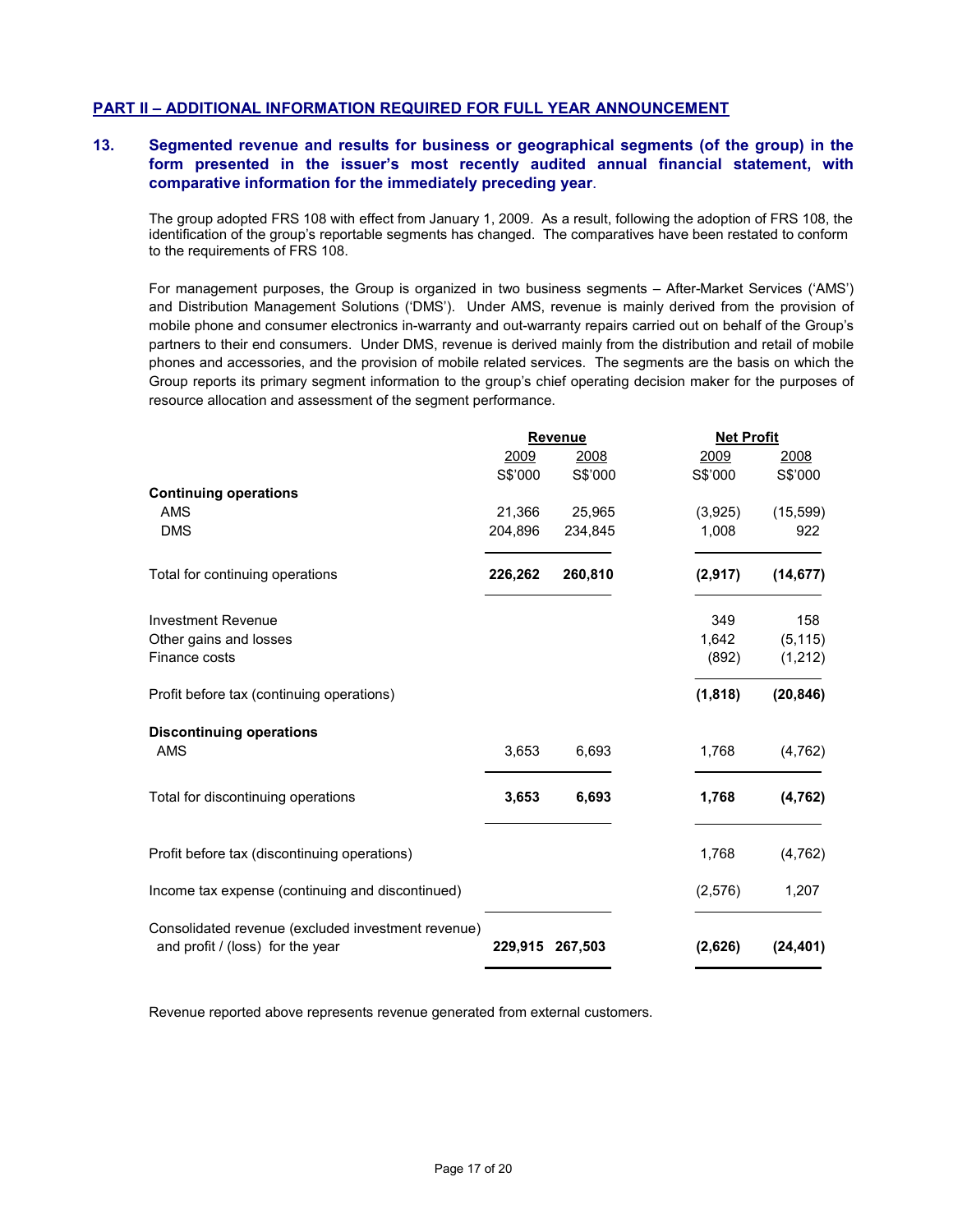#### **Investment Revenue**

|               |         | Group                        |  |
|---------------|---------|------------------------------|--|
|               |         | <b>Continuing operations</b> |  |
|               | 2009    | 2008                         |  |
|               | S\$'000 | S\$'000                      |  |
| Rental income | 349     | <u>158</u>                   |  |

#### **Other Gains and Losses**

| Group   |                                                 |
|---------|-------------------------------------------------|
|         |                                                 |
| 2009    | 2008                                            |
| S\$'000 | S\$'000                                         |
| (759)   | (658)                                           |
| (560)   | (262)                                           |
|         |                                                 |
| 2,960   | (4, 195)                                        |
|         |                                                 |
| 1,642   | (5.115)                                         |
|         |                                                 |
|         |                                                 |
| 2009    | 2008                                            |
| S\$'000 | S\$'000                                         |
| 6,864   | 15,963                                          |
| 48,913  | 41,124                                          |
|         |                                                 |
|         | 57,087                                          |
|         | 5,587                                           |
| 58,227  | 62,674                                          |
|         | <b>Continuing operations</b><br>55,877<br>2,350 |

All assets are allocated to reportable segments other than Goodwill.

## **Other segment information**

|            |         | <b>Depreciation and</b><br>Amortisation |             | <b>Additions to</b><br>non-current assets |  |
|------------|---------|-----------------------------------------|-------------|-------------------------------------------|--|
|            |         |                                         |             |                                           |  |
|            | 2009    | 2008                                    | <u>2009</u> | 2008                                      |  |
|            | S\$'000 | S\$'000                                 | S\$'000     | S\$'000                                   |  |
| <b>AMS</b> | 423     | 887                                     | (257)       | 1,074                                     |  |
| <b>DMS</b> | 674     | 566                                     | 888         | 954                                       |  |
|            | 1,097   | 1.453                                   | 631         | 2,028                                     |  |
|            |         |                                         |             |                                           |  |

In addition to the depreciation and amortization reported above, impairment losses of \$3.2 million (2008: \$14.1 million) were recognized in respect of goodwill.

| These impairment losses were attributed to the following reportable segments: | 2009    |
|-------------------------------------------------------------------------------|---------|
|                                                                               | S\$'000 |
| <b>AMS</b>                                                                    | 3,087   |
| <b>DMS</b>                                                                    | 150     |
|                                                                               | 3,237   |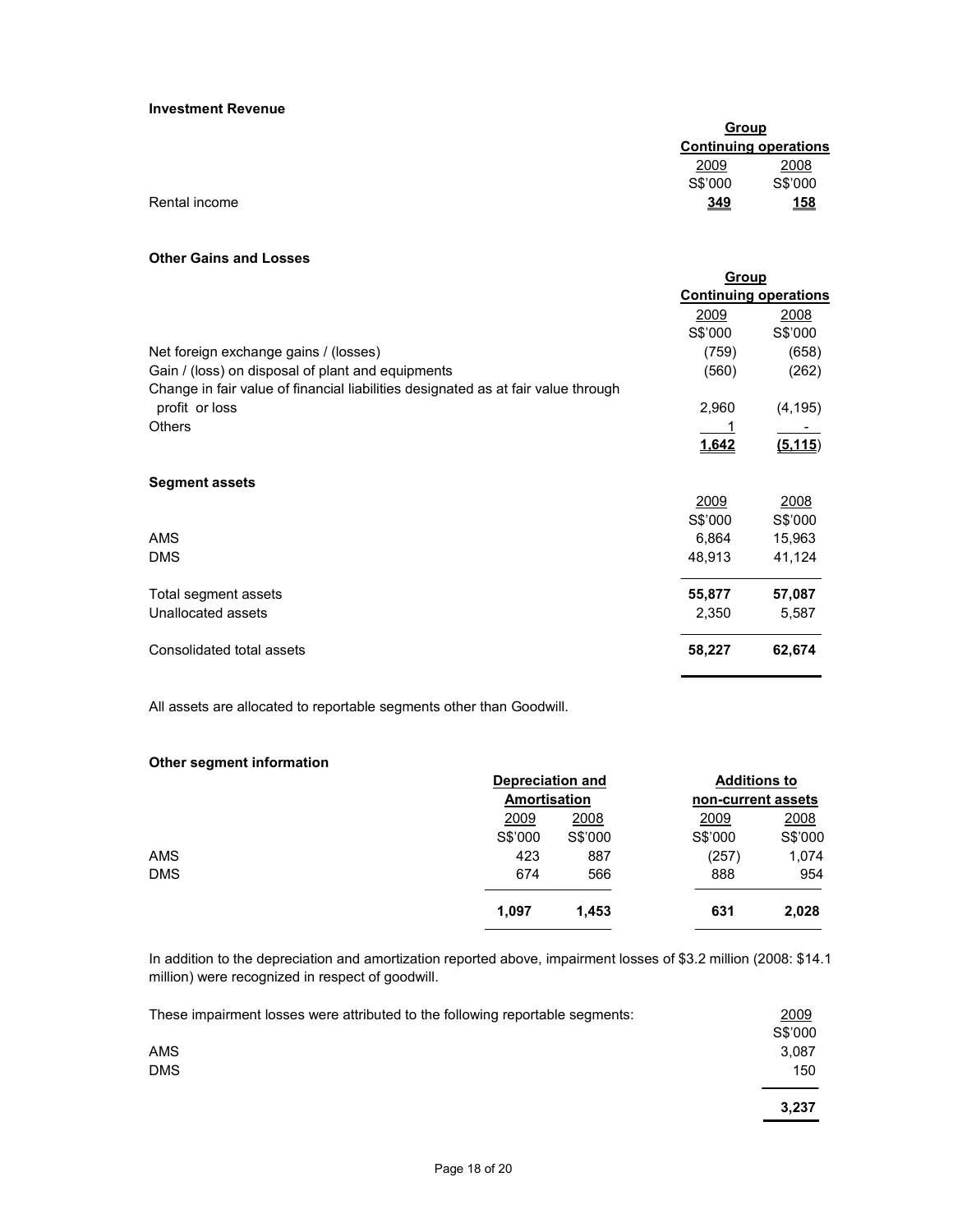## Geographical Operation

The group operates in three operating geographical areas, namely, South Asia, North Asia and South Pacific.

South Asia comprises Indonesia, Thailand, India, Malaysia and Singapore. North Asia comprises Peoples' Republic of China and Hong Kong SAR. South Pacific comprises Australia and New Zealand.

|               | <b>Revenue from</b>       |         |                              |         |
|---------------|---------------------------|---------|------------------------------|---------|
|               | <b>External customers</b> |         | <b>Non-current assets</b>    |         |
|               | 2009                      | 2008    | 2009                         | 2008    |
|               | S\$'000                   | S\$'000 | S\$'000                      | S\$'000 |
| South Asia    | 225,619                   | 259,656 | 4,215                        | 8,682   |
| North Asia    | 643                       | 2,884   | 449                          | 504     |
| South Pacific | 3,652                     | 4,963   | $\qquad \qquad \blacksquare$ | 38      |
|               | 229,914                   | 267,503 | 4,664                        | 9,223   |
|               |                           |         |                              |         |

## **14. In the review of performance, the factors leading to any material changes in contributions to turnover and earnings by the business or geographical segments.**

AMS revenue decreased mainly due to the lower sales, and disposal and liquidation of subsidiaries.

## **BY ORDER OF THE BOARD**

**Philip Eng Heng Nee Chairman**